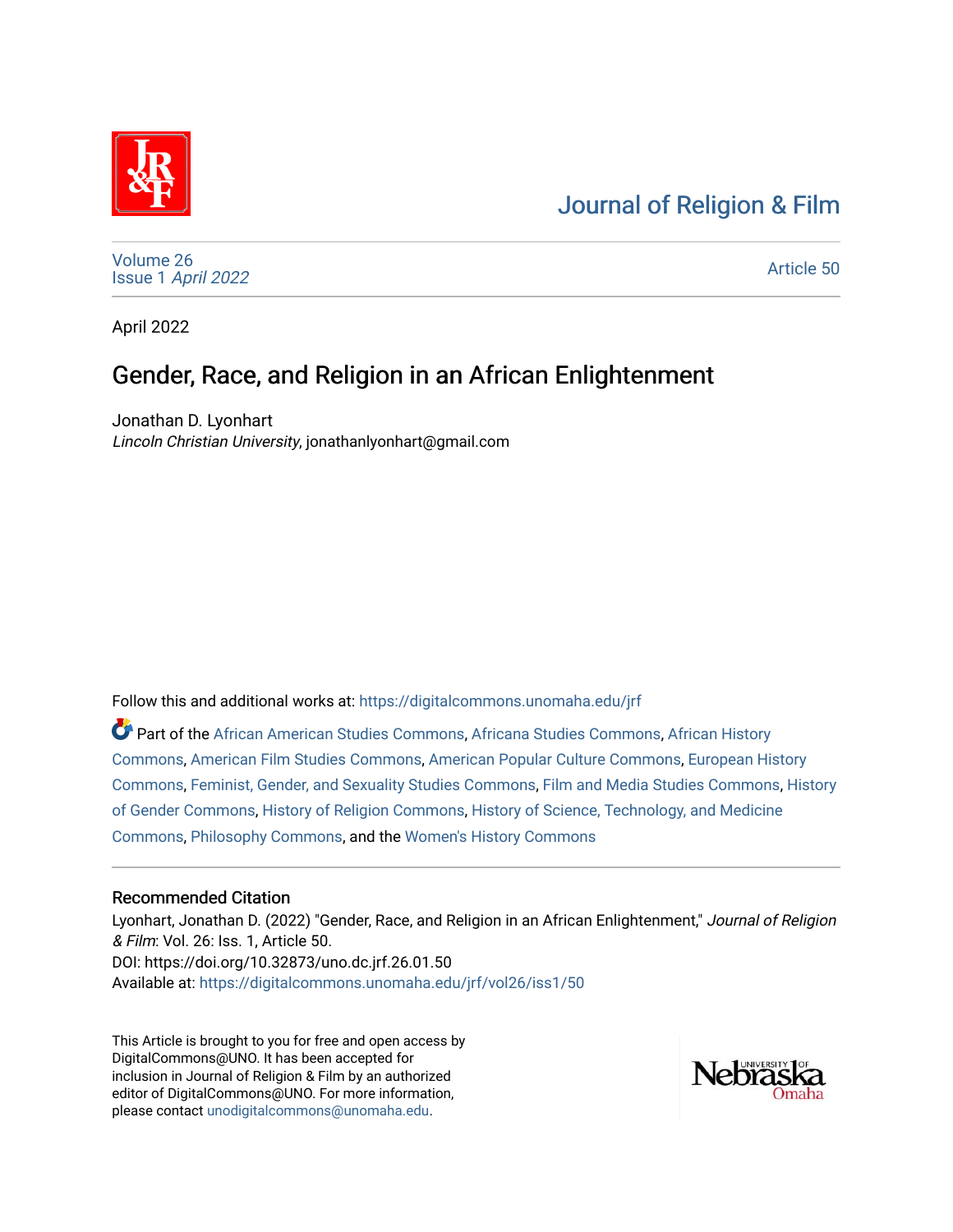## Gender, Race, and Religion in an African Enlightenment

### **Abstract**

Black Panther (2018) not only heralded a new future for representation in big-budget films but also gave an alternative vision of the past, one which recasts the Enlightenment within an African context. By going through its technological enlightenment in isolation from Western ideals and dominance, Wakanda opens a space for reflecting on alternate ways progress can—and still might—unfold. More specifically, this alternative history creates room for reimagining how modernity—with its myriad social, scientific, and religious paradigm shifts—could have negotiated questions of race, and, in turn, how race could have informed and redirected some of the lesser impulses of modernity. Similar to genetic critiques, such alternative genealogies are not primarily about history but about the future, providing an almost eschatological vision of how society could be restructured.

### Keywords

gender, race, religion, afrofuturism, black panther, power, science, progress, enlightenment, modernity, scientific revolution, Ryan Coogler, Chadwick Boseman, Michael Jordan, Letitia Wright, Feminism

### Creative Commons License



This work is licensed under a [Creative Commons Attribution 4.0 License](https://creativecommons.org/licenses/by/4.0/).

#### Author Notes

Jonathan Lyonhart (PhD, Cambridge) is an assistant professor of Theology and Philosophy at Lincoln Christian University and a Fellow at the Cambridge Centre for the Study of Platonism.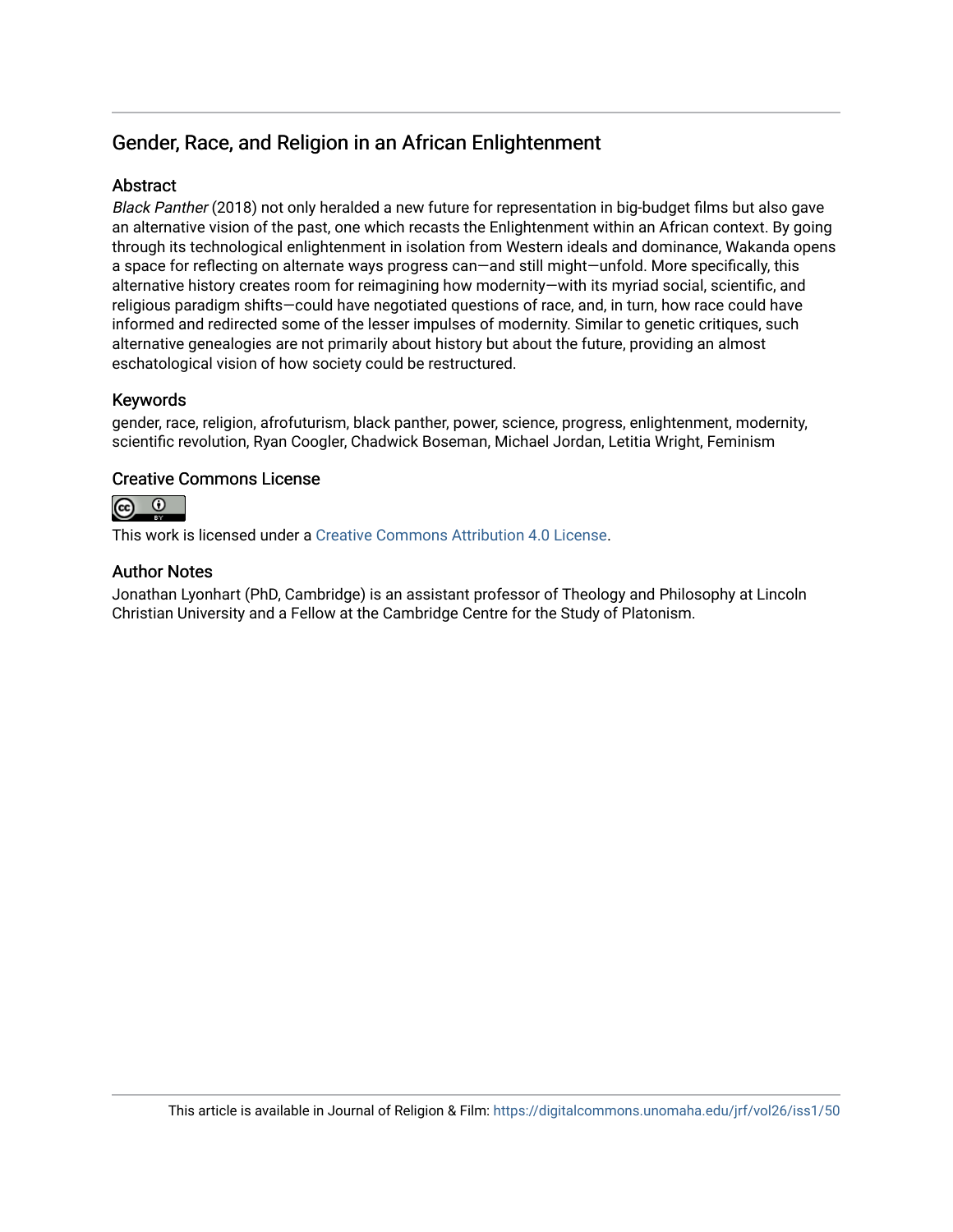The first slaves were taken to America in the same year that Kepler published his final law of planetary motion (1619). By the time Newton capitalized on these laws in his *Principia* (1687), the slave trade had exploded throughout the British empire and was still ongoing in America when Darwin published *On the Origin of Species* (1859) centuries later. In turn, the role of women in modern science was often uncredited or non-existent, while the photon was discovered a decade and a half before women even had the right to vote (USA and UK). Religious institutions, often complicit in these social failures of Western progress, were also one of its victims, with the Secularization thesis of Weber and others seemingly becoming a self-fulfilling prophecy (at least, in Europe). Progress seemed to become synonymous with the skeptical, 'objective', white man of science, who overcomes religious repression and dogma on route to enlightenment. Yet a captivating and alternative vision of modernity has recently been provided by Marvel's massively popular film, *Black Panther* (2018).

*Black Panther* not only heralded a new future for representation in big-budget films but also gave an alternative vision of the past, one which recasts the Enlightenment within an African context. By going through its technological enlightenment in isolation from Western ideals and dominance, Wakanda opens a space for reflecting on alternate ways progress can—and still might—unfold. More specifically, this alternative history creates room for reimagining how modernity—with its myriad social, scientific, and religious paradigm shifts—could have negotiated questions of race, and, in turn, how race could have informed and redirected some of the lesser impulses of modernity. Similar to genetic critiques,<sup>1</sup> such alternative genealogies are not primarily about history but about the future, providing an almost eschatological vision of ow society could be restructured.<sup>2</sup> This paper will thus explore how *Black Panther* rewrites the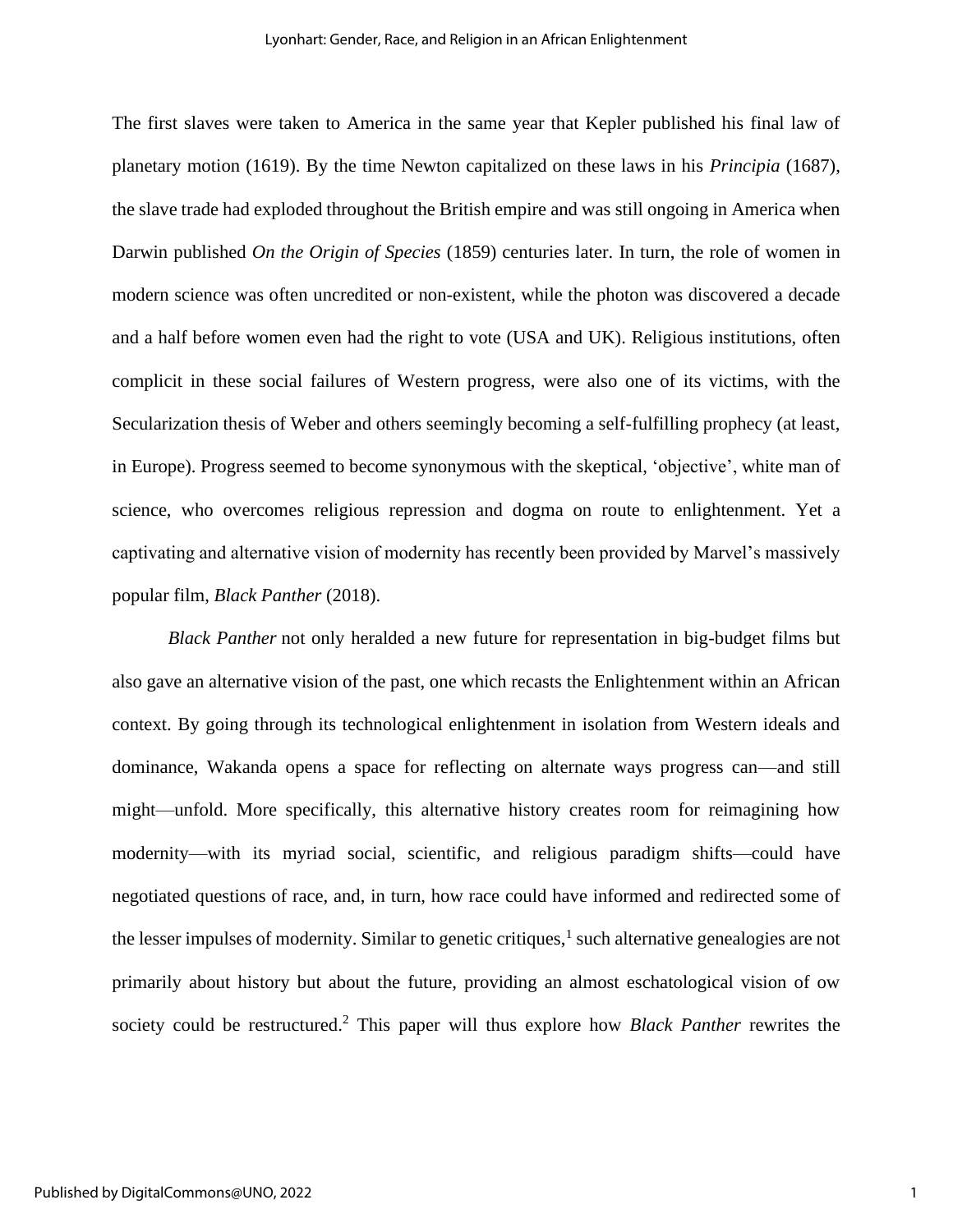Western narrative of modernity and its culturally specific structuring of the relationships between race, power, gender, science, and religion.<sup>3</sup>

By envisioning an African population that was never "subjected to the decimating forces of colonialism, slavery, lynching, Jim Crow, mass incarceration, second-class citizenship, and racial segregation,"<sup>4</sup> *Black Panther* provides an idealized vision of 'blackness' that is not defined—or, at least, not primarily defined—by the dialectic of dominance or oppositional narratives of power versus powerlessness.<sup>5</sup> This frees Wakanda (as much as it is possible to be free) from the imperialistic will to power that dominated Western modernity and which later necessitated the deconstructions of postmodernity. Indeed, while Wakanda maintains a royal hierarchy, it is often defined by its subversions, with King T'Challa (Chadwick Boseman) responding, "We do not do that here," when Bruce Banner (Mark Ruffalo) attempts to bow before him in *Infinity War* (2018).<sup>6</sup> Also notable is the mutuality of the 'Wakanda Forever' salute, with royalty and commoner reciprocating toward each other with the same gesture, in contrast to, say, the one-sided salute of a subordinate in the American army to a commanding officer.<sup>7</sup> Even the broader narrative refuses to define blackness as the struggle to regain power from the West, revealing halfway through that the Caucasian Klaue (Andy Serkis) is not the true antagonist of the film. King T'Challa's personality further echoes this subversion of traditional power tropes when, as Michael D'Agostino states, he

freezes in the presence of his childhood sweetheart, Nakia. He mourns his father, T'Chaka, whom he does not just love and respect but openly adores. For all his superhuman power and royal authority, Coogler's T'Challa is sympathetic, accessible, and easy to identify with.<sup>8</sup>

T'Challa also emphasizes diplomacy and relationship over force of numbers,<sup>9</sup> saying in Civil War that "two people in a room can get more done than a hundred." He embodies a "regal coolness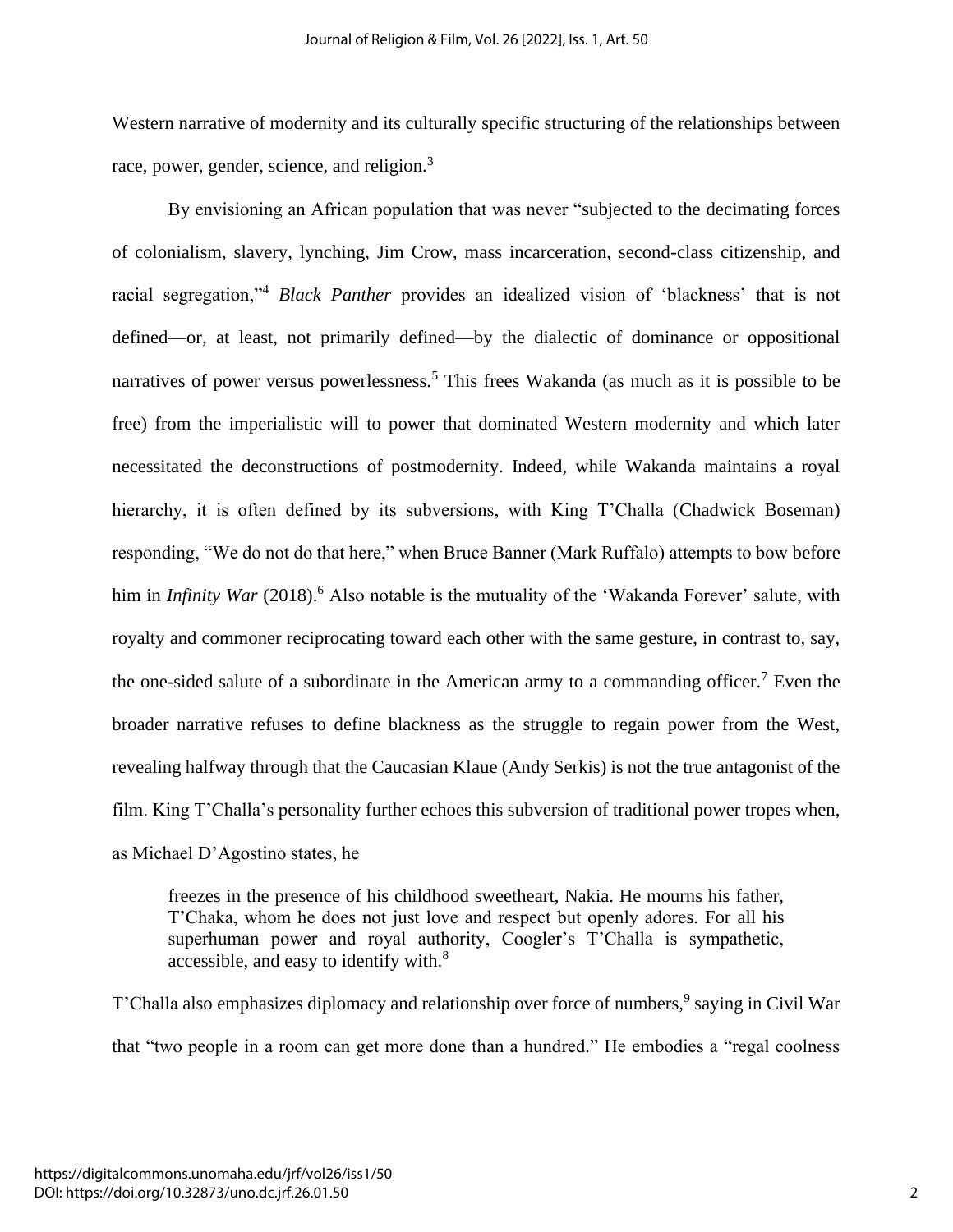devoid of rage or resentment, thus signalling that he is outside of any patriarchy rooted in the experiences of slavery (see Hooks, 2004)."<sup>10</sup>

In stark and deliberate contrast, Erik Killmonger represents an African-American perspective that has become defined—for better or worse—in opposition to Western power. Killmonger was born and raised in Oakland, $11$  where the Black Panther Party was founded less than a year after the comic debuted, and where the opening scene of the film begins in 1992, the same year as the Los Angeles riots after white police officers were pardoned for beating Rodney King.<sup>12</sup> (It is also of note that Coogler and Jordan's first film together, *Fruitvale Station* (2013), documented the brutal killing of Oscar Grant by Oakland police.) Erik soon earned his nickname, Killmonger, as an American black-ops soldier, and goes by it instead of his African birth name, N'Jadaka. In many ways, Killmonger reacts against and adopts the powerplays of the Western oppressors of his youth: in this sense he is not merely the villain of the story but also its first victim, as an orphaned child thrust into and molded by an oppressive framework. He knows "how colonizers think," and wishes to use "their own strategy against them." Appropriating an old adage of the British empire, Killmonger claims that "the sun is never gonna set on the Wakanda empire." The comparison is made all the more explicit in a London heist scene, when he steals back artefacts that the British once stole from Africa, repaying tit for tat. This stands in contrast to T'Challa, who allows vengeance to go unreturned, ending the cycle of power plays when he states: "Vengeance has consumed you. It has consumed them. I am done letting it consume me."

Indeed, the camera angle literally flips upside down when Killmonger takes the throne from T'Challa, signifying their inverse approaches to power: note also the contrast between Killmonger's urban American accent and T'Challas formal isiXhosa.<sup>13</sup> Killmonger has been consumed by the Western dialectic between oppressor and oppressed, where he must be either one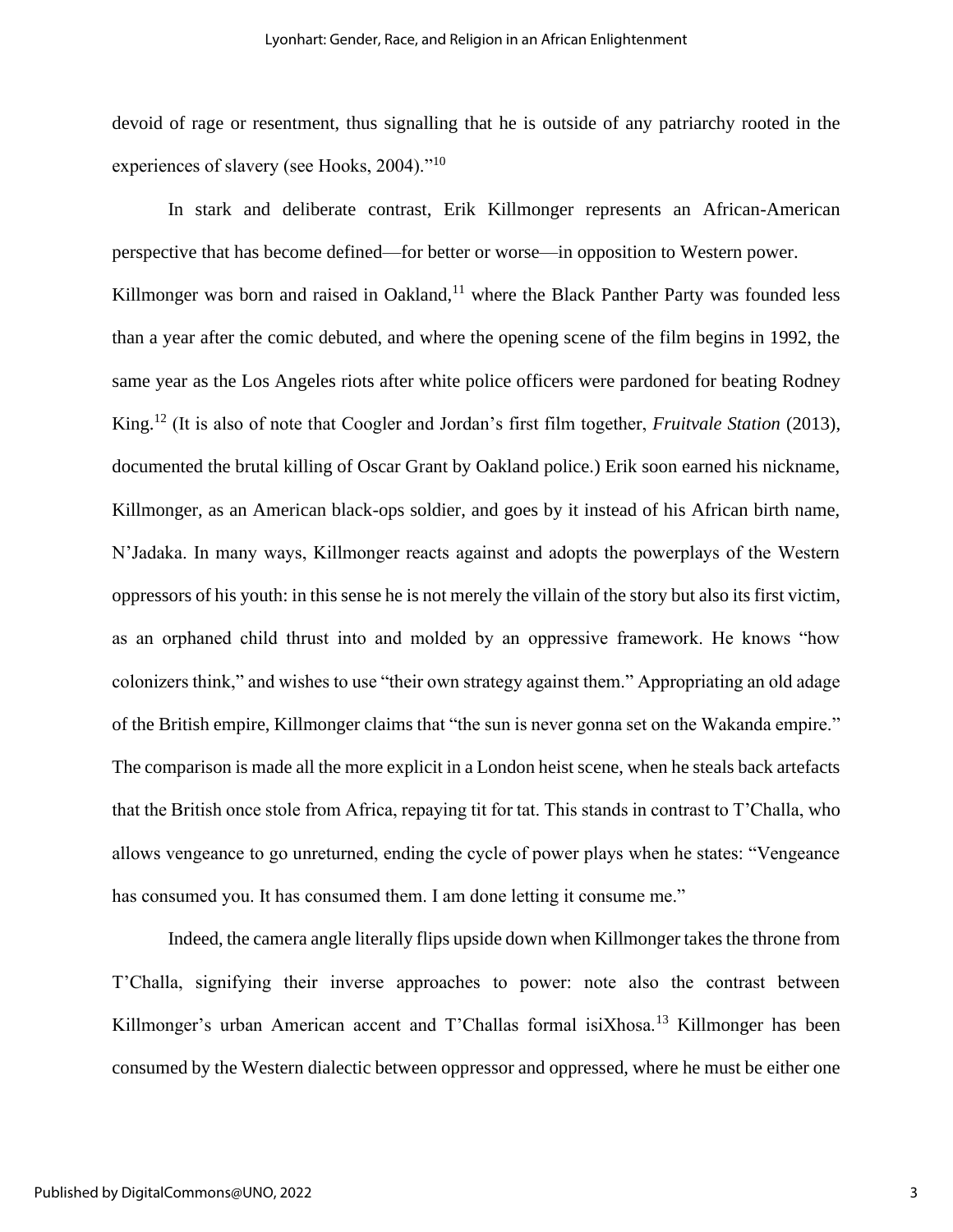or the other, while T'Challa seems to transcend the dialectic altogether.<sup>14</sup> As T'Challa says to Killmonger in their final fight, "You have become them" and so will "never be a true king." Killmonger has become the thing he hates, bearing on his body the marks of two hundred murders, many against his own brothers and sisters on "this continent." Whereas scars on an African-American male have often symbolized his oppression, here they symbolize him as oppressor. This fits in with a common diagnosis of African-American masculinity, with multiple scholars arguing that black men often "absorb and emulate white patriarchy in order to rebuild and reassert themselves as men from the trauma of slavery."<sup>15</sup>

Killmonger's internalization and replication of Western dominion is all the more clear in his approach to Black females. He nonchalantly shoots his girlfriend in order to defeat Klaue. He lifts the African priestess by her throat while spewing a threatening reminder of his dominance: "When I tell you to do something, I mean that shit." In the climax, he fights the all-female Dora Milaje, using one of them as a body shield before slicing her throat and discarding her after she's served her purpose. Making his gendered supremacy all the more explicit, he then beats the entire female troop in combat, almost killing Shuri. This

is the true tragedy of Killmonger—in his trauma-fueled quest for dominance, he does not represent black liberation—rather, he symbolizes the internalization of white patriarchy —which manifests in his external violence against black women.<sup>16</sup>

Thus, Killmonger represents an African-American internalization of modern Western ideologies, deriving its views of power, race, and gender from a dialectical reaction against, and identity with, its colonial and patriarchal oppressors. Note that this is considered one of the more controversial aspects of the film, with some claiming it buys into "white respectability politics," dismissing justified outrage as inherently radical or extremist, while also further disempowering African-American males.<sup>17</sup> It also represents Western ideologies that mainland Africans have imbibed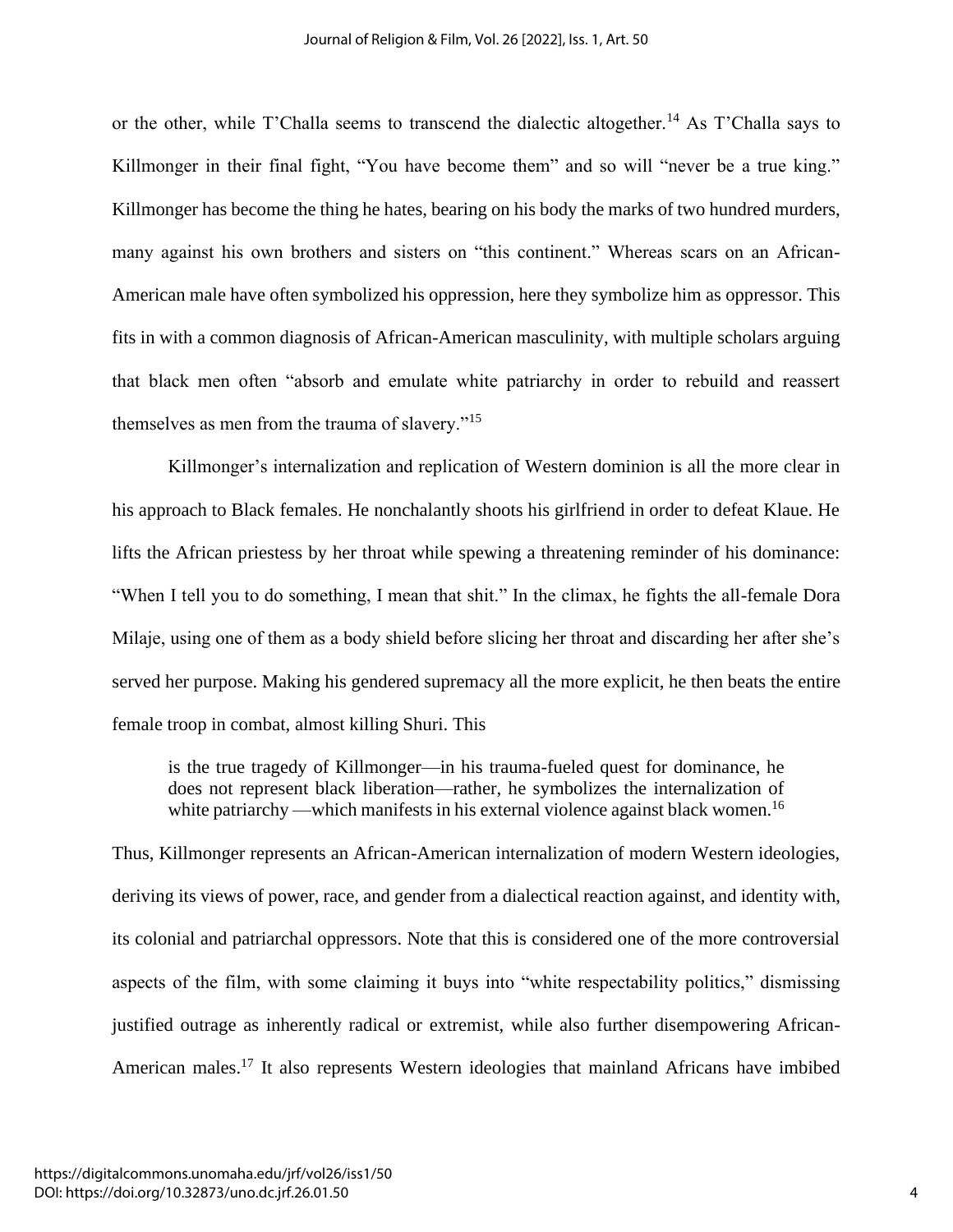through colonialism or contemporary media, for "Western civilization's attempt to 'modernize' and 'de-savage' the dark continent was by infusing its own ideas of masculinity and paternalism."<sup>18</sup>

In contrast, Wakanda represents a vision of an African nation that has socially progressed in isolation, providing an alternative vision of femininity that is not built upon centuries of Western dominance. While Wakanda is ruled by a male King, T'Challa is not guaranteed his rule by birth nor gender, for another could challenge him in ritual combat. Indeed, *Black Panther 2* will reportedly have Shuri (Letitia Wright) taking the throne. This might seem like a solely strategic move in light of Chadwick Boseman's untimely demise, but this actually occurs in the comic books as well, with Shuri becoming the Black Panther in volume 5 (2009). Nakia is also encouraged by Queen Ramonda to use the magical heart shaped herb to become Black Panther. Additionally, while some maintain that the plurality of females in the film are ultimately in service to a male protagonist,<sup>19</sup> it is crucial to note that they each have a will, identity, and source of value that goes beyond T'Challa. For example, Okoye (Dana Gurira) does not serve T'Challa but Wakanda, and so when he is unseated she refuses to flee with his family but instead stays to serve Wakanda's new government. In turn, she is willing to sacrifice her male beloved (Daniel Kaluuya) for her country, showing she has a purpose beyond her romantic attachment to a male ("For Wakanda? No question.") Nakia (Lupita Nyong'o) also displays this independence, consistently refusing T'Challa's offer of marriage in order to pursue the global aid he disapproves of.<sup>20</sup> In turn, T'Challa acknowledges Nakia's independence as well as his own dependence upon her, inverting the role of male savior by saying to her: "Thank you for saving me. For saving my family."

Beyond the throne, Wakanda is seemingly run almost entirely by females.<sup>21</sup> The film begins with a shot of two Dora Milaje warriors holding spears, foreshadowing the all-female Wakandan army and Royal Guard. Notable among their combat scenes is the barfight with Klaue,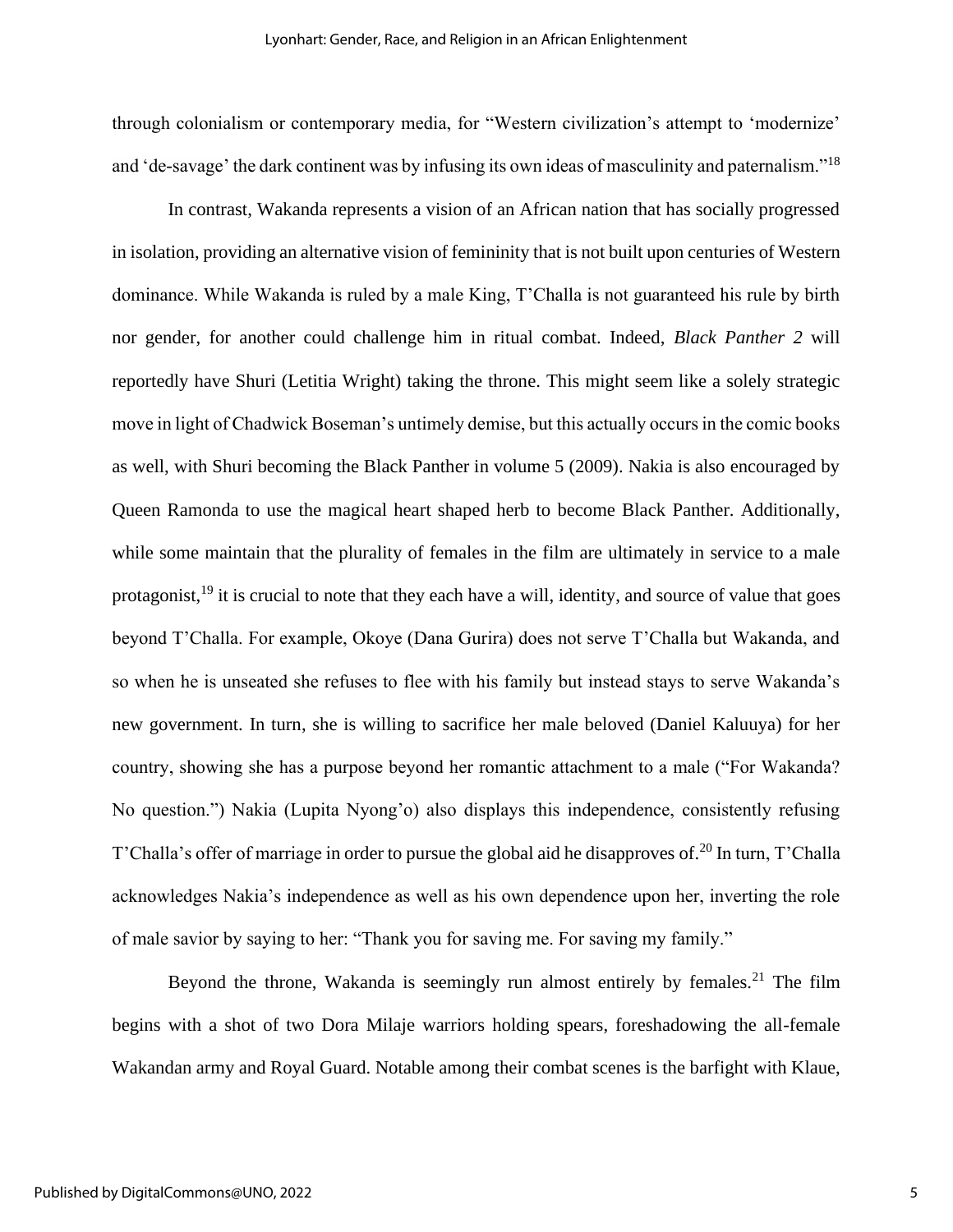when Nakia and Okoye try to blend in by wearing Western female garb, including high-heels and a straightened wig. Nakia soon takes off her heels, using them to strike her enemy in the face. Okoye then rips off her straightened hair—a symbol rich in both its gendered and racialized history<sup>22</sup>—throwing it into the face of an oncoming enemy. They thus symbolically cast off their shackles then use them to chain whip their captors. And lest they merely become westernized versions of male warriors (similar to the internalizations of Killmonger) or sexualized caricatures of 'angry Black women,' they are depicted as tough but not mean, $^{23}$  as passionate but not hysterical, and as creatively employing self-sacrifice, empathy, and wit in combat—e.g., when Okoye places her own body in the way of her lover's charging rhino to save M'Baku (Winston Duke), or when Nakia saves one of her male kidnappers, acknowledging that he was "just a boy" himself. Furthermore, females are not only the brawn of the army but the brains as well, with Shuri inventing vibranium weapons and armor and Nakia serving as a co-vert operative before she is pulled out after T'Chaka's death.<sup>24</sup>

Outside of the army, females also occupy essential positions within the government and its religious structures, with a high priestess taking over the coronation ceremony after Zuri (Forest Whitaker) was killed, and the Tribal Council consisting of an equal number of male and female rulers. Queen Ramonda (Angela Bassett) is also a member of this council, countering the dearth of older female roles of consequence in Hollywood. More centrally, Shuri leads the nation's STEM industry, harnessing the land's vibranium deposits to create next-generation vehicles, weapons, armor, medicine, clothing, etc. She is essentially a female version of Q from the Bond franchise, except with public recognition and status. The film's emphasis on Shuri's intellect rather than T'Challa's is especially notable in contrast to the comics, where T'Challa is also presented as a "brilliant scientist" and one of the "eight smartest people in the world."<sup>25</sup> The filmmakers thus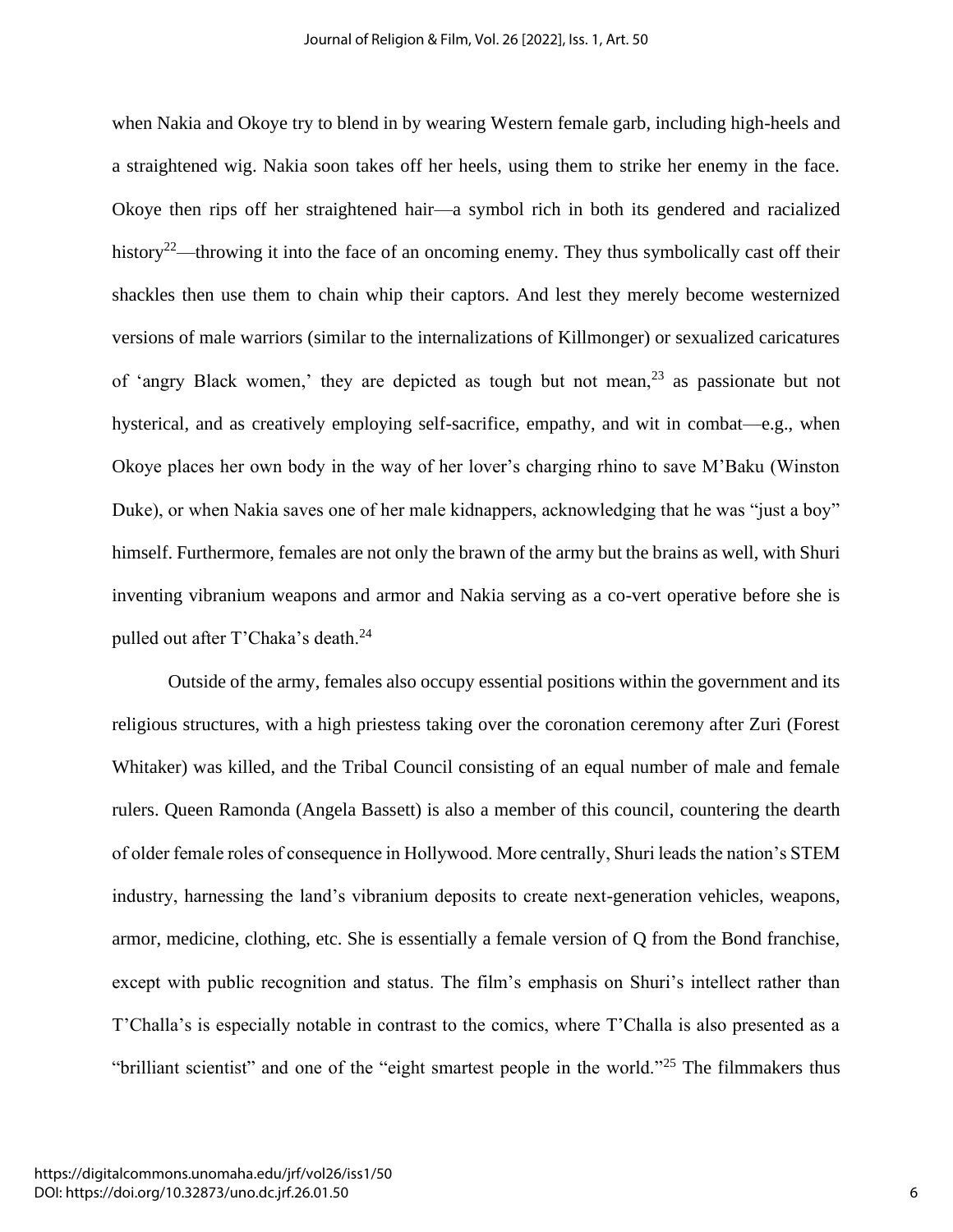made a very intentional choice to highlight Shuri's intellect, contrasting the Enlightenment mythology of the 'Man of Science,' which only indulged the occasional female mind—e.g., Madame Curie, Rosalind Franklin—in a manner roughly equivalent to the 'exceptional Negro.' This went beyond everyday sexism, permeating the very philosophical and epistemological foundations of modernity:

Nowhere is the pattern of using male experience to define the human experience seen more clearly than in models of intellectual development. The mental processes that are involved in considering the abstract and the impersonal have been labelled "thinking" and are attributed primarily to men, while those that deal with the personal and interpersonal fall under the rubric of "emotions" and are largely relegated to women.<sup>26</sup>

The Cartesian mythology of modernity emphasized a "lone ranger" pursuit of "separation, autonomy, mastery, independence, and self-sufficiency,"<sup>27</sup> idealizing the "agentic ethic (selfprotective, assertive, individualistic, pushing toward achievement) at the expense of the communal ethic (being at one with other organisms, characterized by contact or union)."<sup>28</sup> While girls—in preparation for motherhood—were encouraged to be emotionally expressive and attentive to the needs of others,<sup>29</sup> young boys were instead socialized to be "good soldiers" or "effective competitors in a largely alienated work world" where deep interpersonal connection was perceived as weakness.<sup>30</sup> These examples—a few among many—contributed to a modern definition of masculinity that was "emptied of the dress of the self,"<sup>31</sup> forcing reality onto a procrustean bed and hacking off subjectivity, emotion, and interpersonal relating and knowing. This enabled a maledominated academia to define thinking itself as abstract, impersonal, and objective, as epitomized by the Cartesian mind that is allegedly impervious to all outside influence. By then defining masculinity itself as cold, calculating,<sup>32</sup> and objective (and femininity as warm, unsystematic, and subjective), females were inherently excluded from the scientific and technological project of modernity.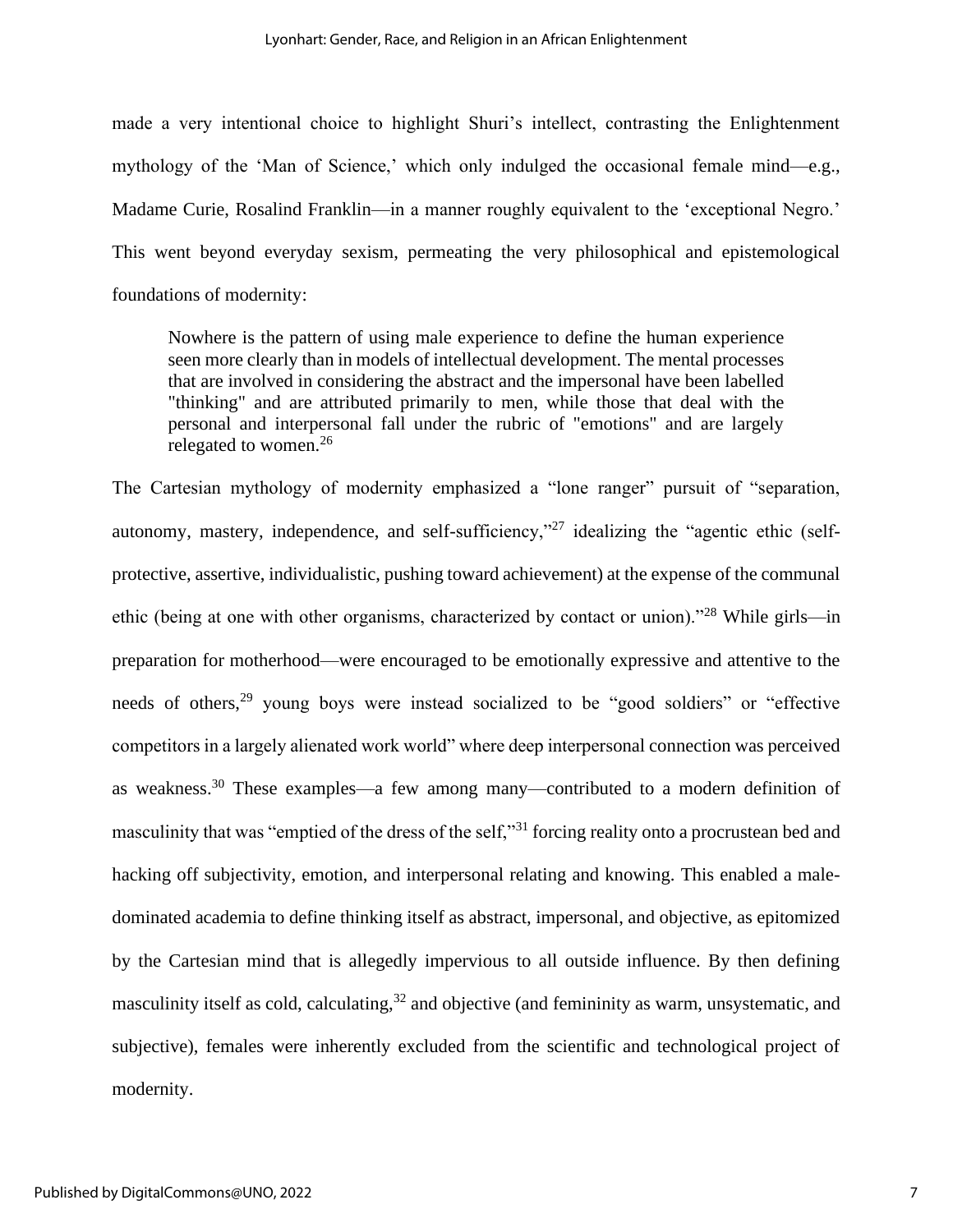Shuri, of course, presents a powerful counter to this enlightenment epistemology. She developed a high-speed train system. From the comfort of her lab, she can drive a car located thousands of miles away. She continues to improve already-cutting-edge technologies, designing a new Black Panther suit able to absorb kinetic energy. The other advanced weapons of the nation owe their latest iterations to her engineering.<sup>33</sup>

Furthermore, Shuri does not have to shed her subjectivity or 'traditional femininity' in order to do science (though there is still a gendered binary assumed here which is arguably colonial, even if the definitions of one side of that binary have been allowed to expand somewhat).<sup>34</sup> While "Technical expertise is her specialty... she [nonetheless] shares a spirit of self-sacrifice with her Wakandan sisters. She shoulders the burden of caring for a white fugitive in their midst…."<sup>35</sup> Shuri is playful (e.g., when she tricks T'Challa into kicking his suit, or jokes at the coronation), embedded relationally in her family and community, and emotive (e.g., she cries out and openly weeps when T'Challa is defeated by Killmonger). She stands as a nuanced contrast to the narrow definitions of gendered rationality inherent to the Enlightenment, which is made clear when she heals CIA agent Everett Ross (Martin Freeman) using Wakandan technology unavailable in the West. When he wakes, he is stunned to discover that this female and her African nation have such advanced technology. He is further shocked that she knows more about him than he knows about her and that his bullet wounds have already healed (Everett: "Bullet wounds do not just magically heal overnight." Shuri: "They do here. But not by magic. By technology.") Shuri treats him like a boy, laughing at how perplexed he is by her lab and telling him not "to touch anything." This contrast between her technology and the West is further crystallized when she enjoyably refers to him as "Colonizer," mockingly calls him "Genius," and laughs that America doesn't have "hover bikes" yet.<sup>36</sup>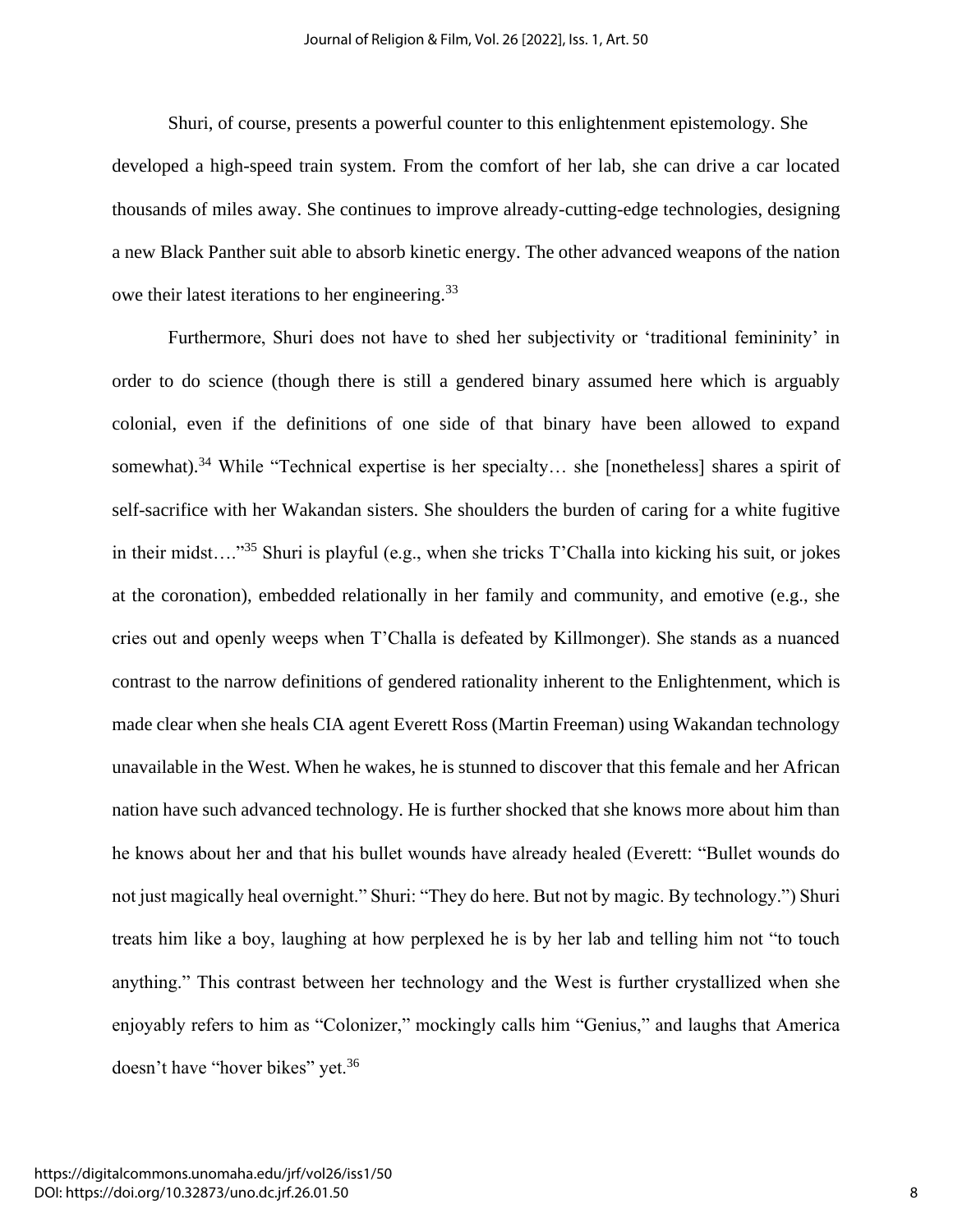In sum, Wakandan females are consistently contrasted with Western femininity, being portrayed as highly skilled and integral to Wakanda's government, military, and scientific progress. The film's empowerment of Black females in an advanced society provides an alternative vision of the future, one that counters the popular adage that 'every great nation is built on the backs of slaves' and that every great woman stands (politely) behind her great man. Now, a number of commentators have insisted that this egalitarian picture of social progress is not merely what could happen in the future but what *could have happened in the past*, without the intervention of

Western colonialism:

This was commonplace in pre-colonial African communities—throughout West Africa, women were known to have controlled their own worlds, speaking on matters of taxation, and the maintenance of public facilities including markets, roads, wells and streams (Sudarkasa, 1986, p. 99)… Aidoo underlines the privileges and rights women possessed which included the right to own land, to participate in council meetings, refusing to take her husband's name, right to property. In these communities, "A woman's status was determined more by her own achievements than the achievements of her husband" (Van Allen, 1972, p. 168)… They took active part in decision-making concerning chieftaincy and were consulted on most governmental affairs (Sudarkasa, 1986, p. 100).

#### Additionally, the

strongest empires in Africa have been variations of African matriarchy wherein the king rules with the female triad of the Queen Mother who can depose him, the Queen Sister who manages the economy and owns title to the nation's land, and the Queen-Wife who is consort and advisor. This is the triad who brought T'Challa back from near death… African matriarchy is not about gender dominance. *Black Panther* is a rare film because it shows that African matriarchy is about vibrant gender synergy...<sup>37</sup>

Thus, *Black Panther* paints an optimistic picture for the gendered trajectory of an African enlightenment removed from the past and future interventions of Western powerplays.<sup>38</sup> In contrast, the film's only African-American woman (Nabiyah Be) is given less than fifteen words to speak and is swiftly killed off by her African-American lover,  $39$  rendering explicit the contrast between those located in the unfolding history of the West and those raised in isolation from it.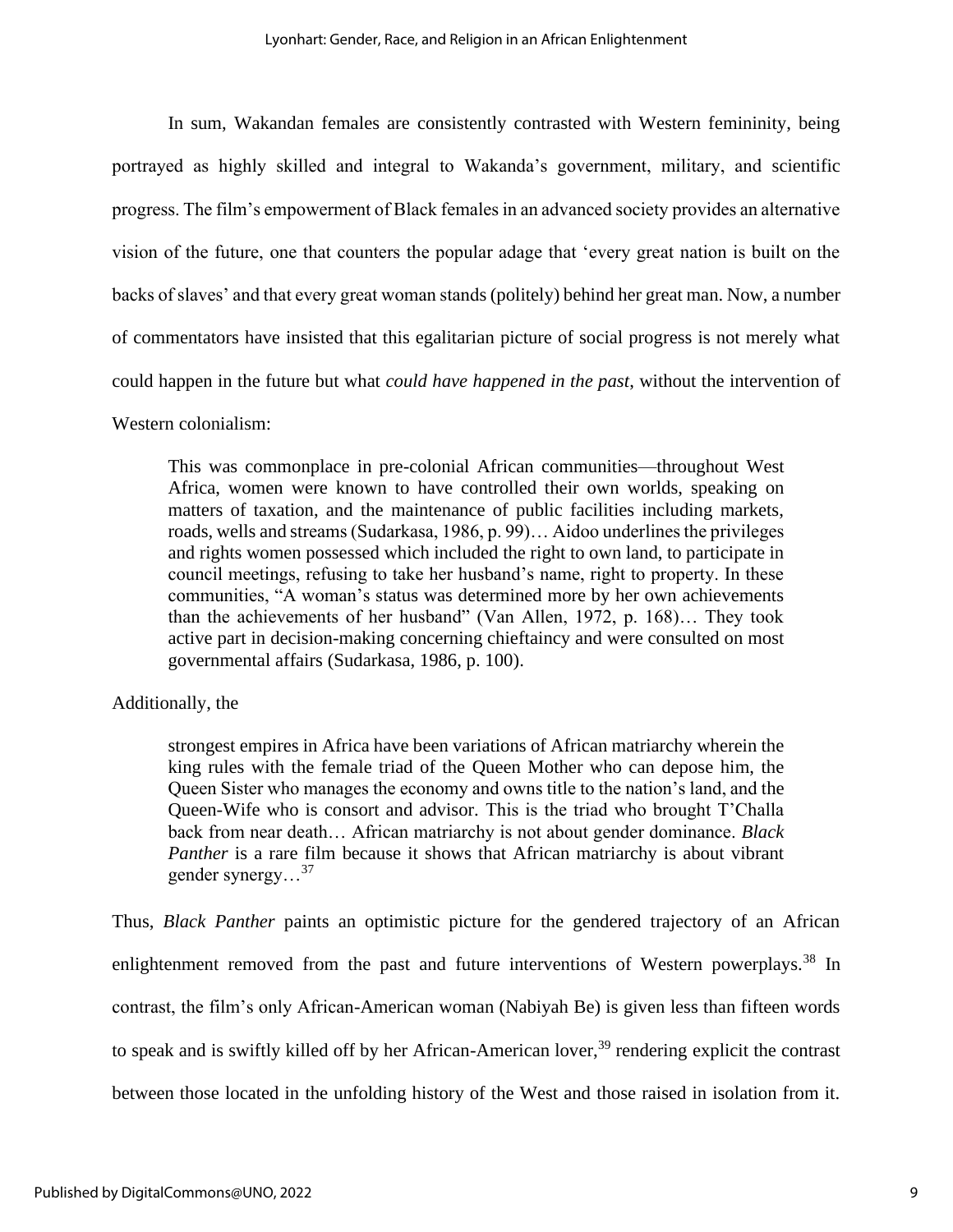However, it should be noted that even as women are portrayed in more expansive roles, the film nonetheless assumes a consistent dichotomy between recognizably male and female characters, which may itself be a colonial binary. For example, Oyèrónkę́ Oyěwùmí has argued that historical Yoruba society used gender-fluid language and names, divided social groups by age rather than biological sex, and were less visual as a culture and thus less concerned with external differences between male and female garb and biology.<sup>40</sup>

In addition to the film's renegotiation of the relationship between race, gender, and science, it also provides a powerful alternative to the secularization thesis of modernity, wherein scientific and social progress compete with religion for territory as mutually exclusive options. This thesis has often been exemplified by other 'futurisms' in science-fiction:

For example, during filming for 2017's prequel series Star Trek: Discovery, when actor Jason Isaacs ad-libbed the phrase "for God's sakes," writer Kirsten Beyer corrected him: "Star Trek is creator Gene Roddenberry's vision of a science-driven twenty-third-century future where religion basically no longer exists" (Hibberd). The Orville (2017-) suggests a similar theme in "Krill" (season one, episode six), when Captain Ed Mercer (Seth MacFarlane) describes the normal trajectory of species: "Generally, when a civilization becomes more technologically advanced, their adherence to religion declines." $41$ 

This secular future is often depicted as arising out of the natural trajectory of modernity, and thereby the past is used to predict the future, and the future to cyclically impose an assumed vision of our secularizing past.<sup>42</sup>

In contrast, Wakanda found a way to go through its scientific and technological enlightenment without abandoning its religiosity or spiritualistic cosmology.<sup>43</sup> For example, the high priest is central to society and performs government rituals and royal inaugurations. These inaugurations are themselves steeped in religious imagery of death, resurrection, and baptism, with the would-be King buried in dirt. During burial, his folded-arms are modelled after Egyptian Pharoahs, displaying a relinquishing of control in death.<sup>44</sup> While in the afterlife, the King visits the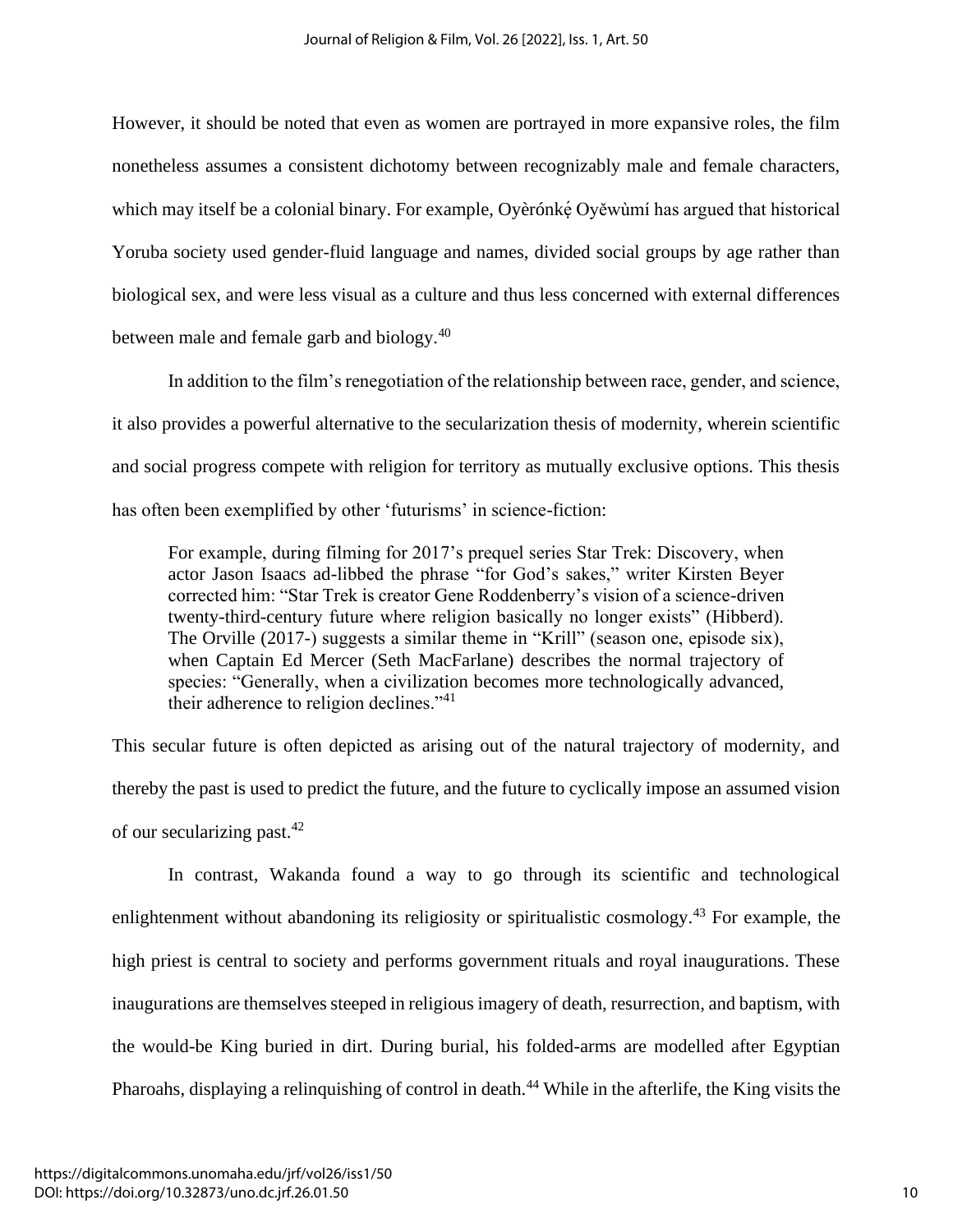ancestral plain, meeting with his dead ancestors. In one of those rare moments where reality and the film reel collide, Coogler's eulogy for Boseman gives us an insight to their mutual understanding of the scene when they shot it, as well as the additional significance it now has in hindsight. Referring to Boseman as a "man of faith," the director writes:

I had the privilege of directing scenes of Chad's character, T'Challa, communicating with the ancestors of Wakanda. We were in Atlanta, in an abandoned warehouse, with bluescreens, and massive movie lights, but Chad's performance made it feel real. I think it was because from the time that I met him, the ancestors spoke through him. It's no secret to me now how he was able to skillfully portray some of our most notable ones. I had no doubt that he would live on and continue to bless us with more. But it is with a heavy heart and a sense of deep gratitude to have ever been in his presence, that I have to reckon with the fact that Chad is an ancestor now. And I know that he will watch over us, until we meet again.<sup>45</sup>

In order to undergo the ancestral ritual and seize the throne, one must first defeat the reigning panther in battle, with M'Baku (Winston Duke), the leader of the Jabari tribe, challenging T'Challa early in the film. The Jabari long ago retreated into the mountains out of fear of vibranium technology, and such reclusivism would normally be associated with religious conservatism in the face of progress. Images might come to mind of Mennonite communities, monasteries in the mountain, or the Essenes at Qumran, as well as more popular streams of anti-scientific and antiprogressive thinking found in fundamentalist Christianity, Judaism, or Islam. However, in the film, both sides of the battle for the throne are portrayed as equally religious. It is not a clash between religious conservatism and the progressive future of Wakanda, but rather, between two equally religious tribes and their rival gods. M'Baku says, "Praise to Hanuman" when T'Challa accepts his challenge, then puts on his wooden gorilla mask representing the Jabari's ape god (note that this is in the original script, and not just an aesthetic flourish of the costume designer). In contrast, T'Challa is a part of the Panther tribe, who worship the Panther goddess and derive the strength of the Black Panther from her. After initially thrashing T'Challa, M'Baku cries out: "Where is your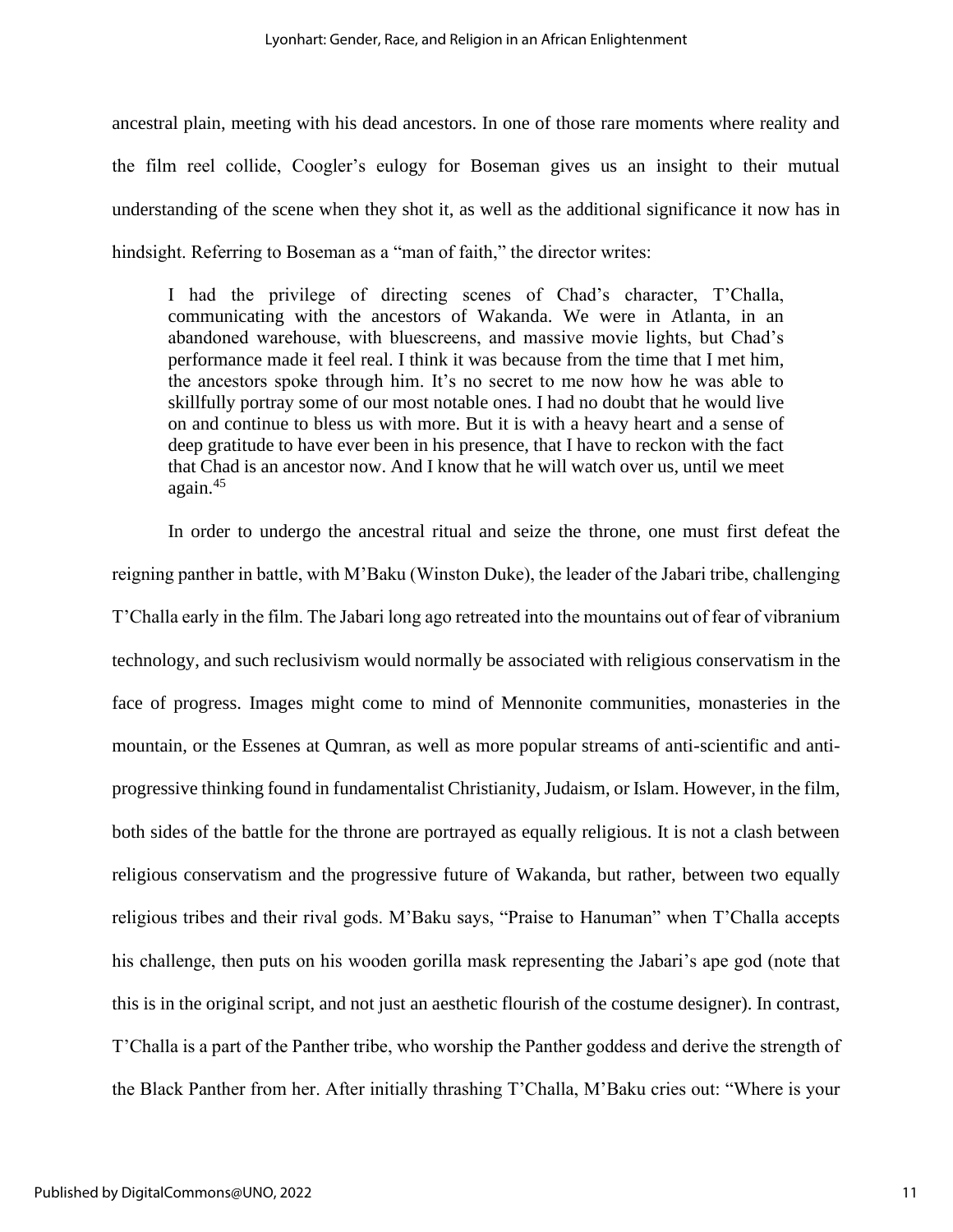God now!?" T'Challa's visit to the ancestral plain after his eventual victory then reiterates the equal religiosity of both sides. As such, the Jabari/panther struggle represents an alternative modernity which still has its objectors and defenders but where both are equally religious, and so God is not the dividing line between progress and regress. The Jabari are not afraid of secularism but technology, for everyone still assumes a religious imaginary in this land. In contrast to Western modernity, religion is no longer cast as the enemy of progress.

In the comics, this contrast between Wakanda and Western secularism is more explicitly addressed. In one volume, T'Chaka refuses to share Wakanda's discoveries, stating: "Until the spiritual advancement of the West catches up to their technological prowess, it would be irresponsible to share our scientific discoveries with you…."<sup>46</sup> In another volume set during the Second World War, Nazi Colonel Fritz Klaue (father of Ulysses Klaue) crash lands in Wakanda, where he is taken in and befriended by Chanda (father of T'Chaka). Klaue attempts to convince Chanda that Wakanda's religion should pivot to Deism (the belief that reason rather than revelation should serve as the grounds of religion), and the resulting conflict leads to Klaue's expulsion from Wakanda.<sup>47</sup> Deism is often considered a first unknowing step toward secularism, moving from faith in God, to reasonable faith in God, to reason without God. Deism is usually associated with quintessential Enlightenment figures such as Rousseau, Voltaire, Paine, and Jefferson. Thus, the rejection of Deism is in many ways a rejection of the process of secular modernity, enabling Wakanda to preserve an alternate reality in which its rational enlightenment coexists with its traditional religiosity.

Crucially, Wakanda's religious and scientific progress are built upon the same foundation: vibranium. Landing in Africa on a meteorite, vibranium is a literal *deus ex machina*, providing an explanation for every technological and spiritual marvel of Wakanda. Vibranium "is shown to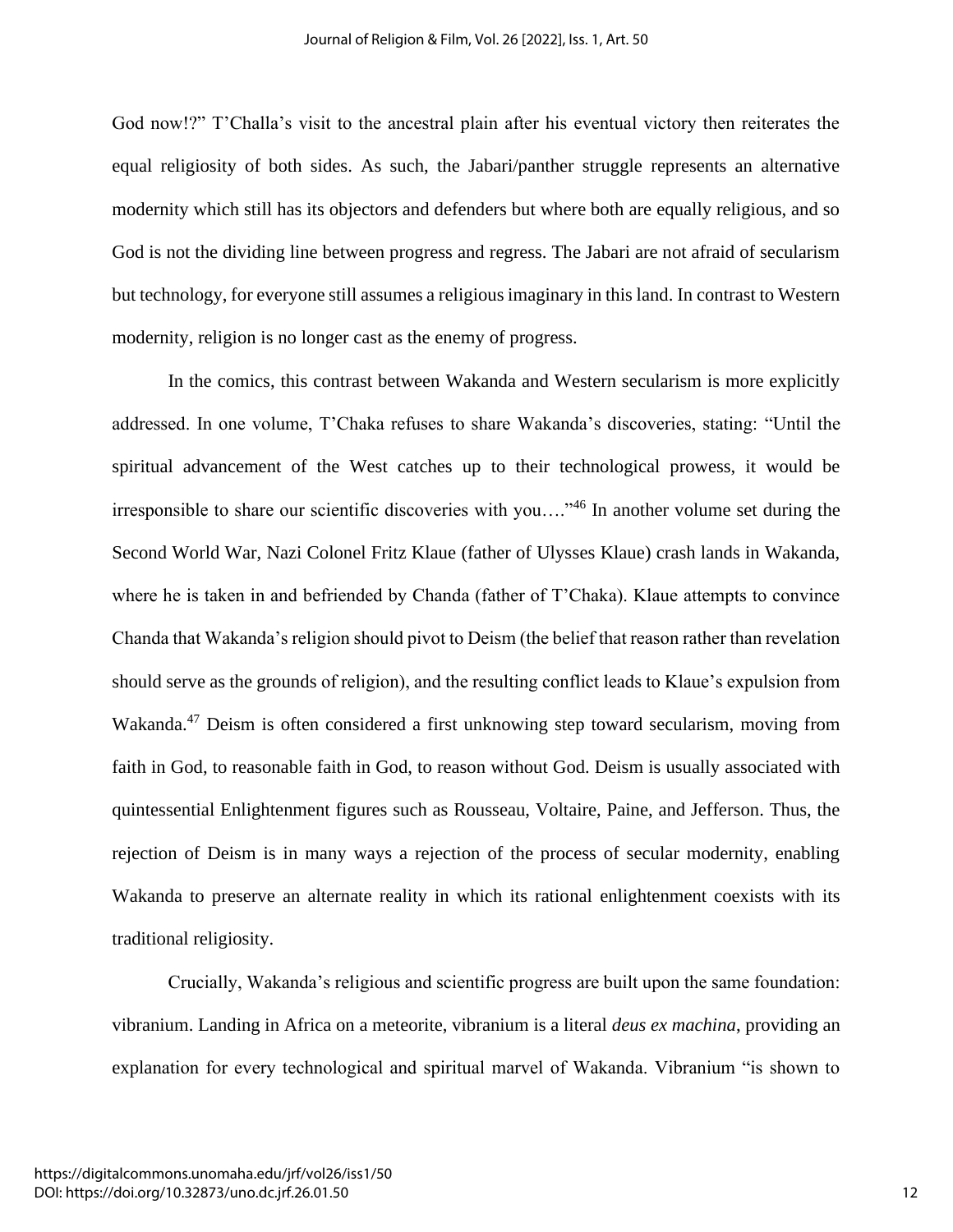absorb energy, deflect bullets, short-circuit electrical devices, heal wounds," and allow essentially "God-like acts."<sup>48</sup> Radiating the soil, vibranium thereby produces the heart-shaped herb, which enables the Black Panther to visit the ancestral realm. As Marvel Studios President Kevin Feige stated, Wakanda is "partially spiritual. We certainly don't call it magic, but there's Vibranium that has been interwoven within that soil and that land for thousands of years, so there are other things going on with it."<sup>49</sup> In turn, the heavenly vision of the ancestral realm is very much embodied in the African land, merging the ordinary with the extra-ordinary.<sup>50</sup> This

symbolism reminds those of us who are of African descent in a post-colonial diaspora of possible parts of our pre-Western Christian anthropologies. These moments reveal not a sacred/secular dichotomy, a thing that in many ways was the convention of Western Christian compartmentalization in the service of separating the spiritual from the social and demarcation of non-European "religious" others, but a mode of becoming in which the sacred ancestors are perpetually a part and parcel of the holistic functioning of the society.<sup>51</sup>

In this sense, Wakanda does not buy into the common Western dichotomy of nature and spirit, where the two are mutually exclusive (e.g., scientific explanation excludes miraculous explanation, and vice versa) and where every scientific advance leads to a loss for faith. (Note that not all Western nor even all Christian theologies adopt this dichotomy either and that many theologians consider this version of faith that science allegedly debunked to be a strawmen).

This not only allows for an alternative account of the relationship between God and science but between humanity and nature. In the Western creation narrative, humanity seems to be given authority over creation by a creator who stands above and beyond it. A common—albeit controversial—interpretation of Genesis 1:28 is that this entitled "modern man" to abuse the world as he pleased, utilizing and stripping nature during the Industrial Revolution and setting the scene for the contemporary environmental crisis. Now, most contemporary scholars insist that Genesis 1:28 actually refers to caretaking and stewardship over creation, rather than ownership and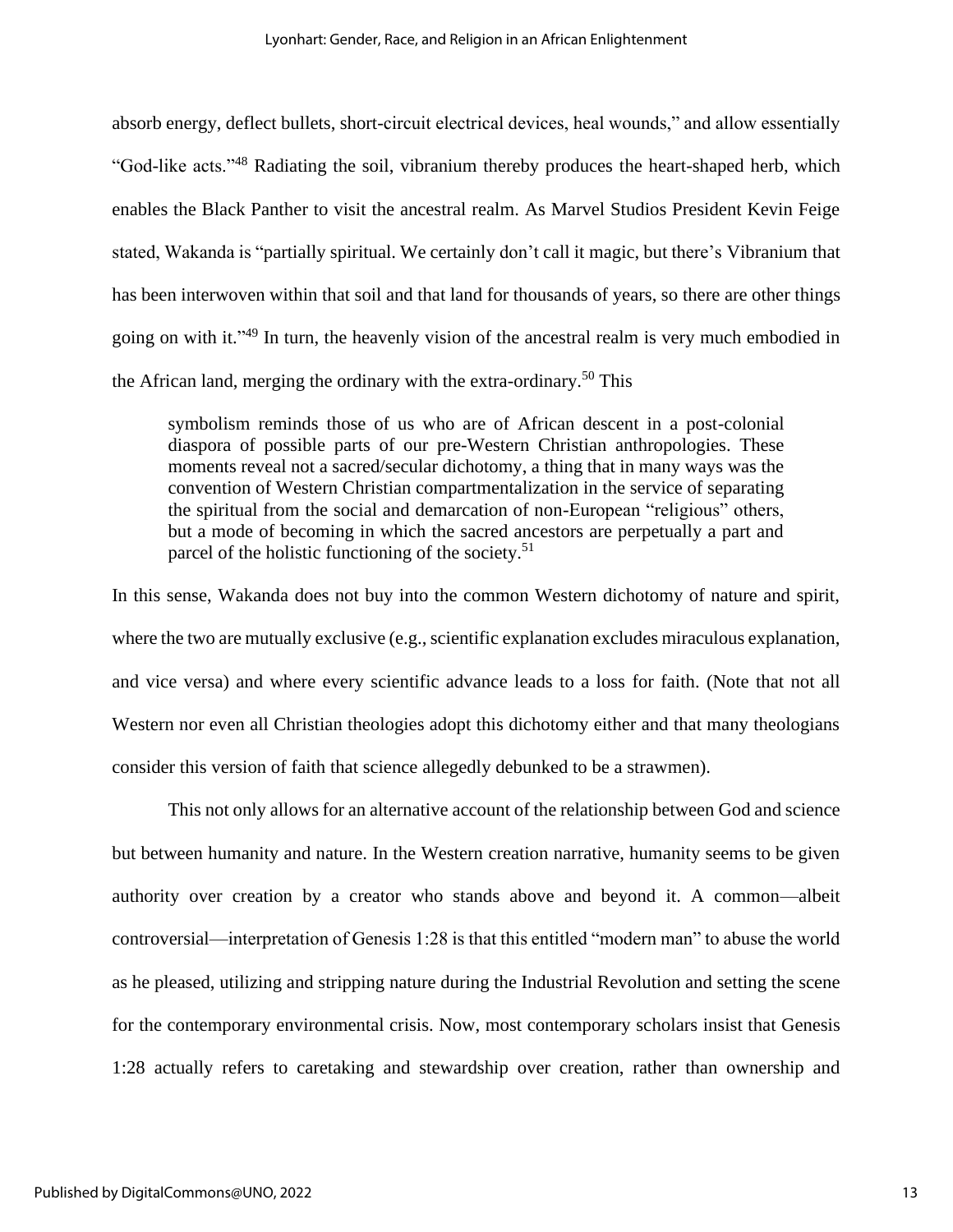dominance. This tension has even been played out on the big screen in Aronofsky's *Noah* (2014), in which Noah (Russell Crowe) and Tubal-Cain (Ray Winstone) present contrasting interpretations of Genesis 1:28, one of dominance and one of stewarding care. Regardless, Western modernity was often quite satisfied to run with a potentially false and one-sided interpretation, using and abusing nature to build the technological temples of our age.

In contrast to humanity's natural right over nature bestowed by a transcendent creator, Wakanda's gods are within nature itself. The Panther goddess Bast, as well as the Jabari's ape-god Hanuman (a Hindu deity),<sup>52</sup> are both made in the image of creatures, and in the waterfall scene, we also see Nakia's father "praising what might possibly be a water deity."<sup>53</sup> The very name 'Wakanda' may even derive from a Native American term which refers to God and the worship of nature.<sup>54</sup> Thus, nature is not depicted as property nor as an amoral playground but as imbued with divine energy and value. This is reflected in Wakanda's green city planning and architecture, with hanging gardens and a verdant skyline which blends into the countryside (in both a figurative and literal sense, given the force field that makes the city look like a forest from the outside). It is even more explicit in the comics:

Black Panther embraces advanced technology while taking on foes ripped from the headlines, but still depicts "a world where black people [are] in harmony with nature and with one another," … new black characters would also be overdetermined by either their connection to nature (Storm, Falcon) or blackness, like male characters Black Lightning and Black Goliath.<sup>55</sup>

Wakanda has thus progressed via its natural resources and vibranium technology while managing to remain one with the planet and the gods that dwell within it, working *with* nature rather than dominating *over* it. This represents an alternative account of the relationship between religion, nature, and scientific progress, one which also has its parallels in the counter-modernity of Romanticism. Of course, a common Western critique of this would be that once you collapse the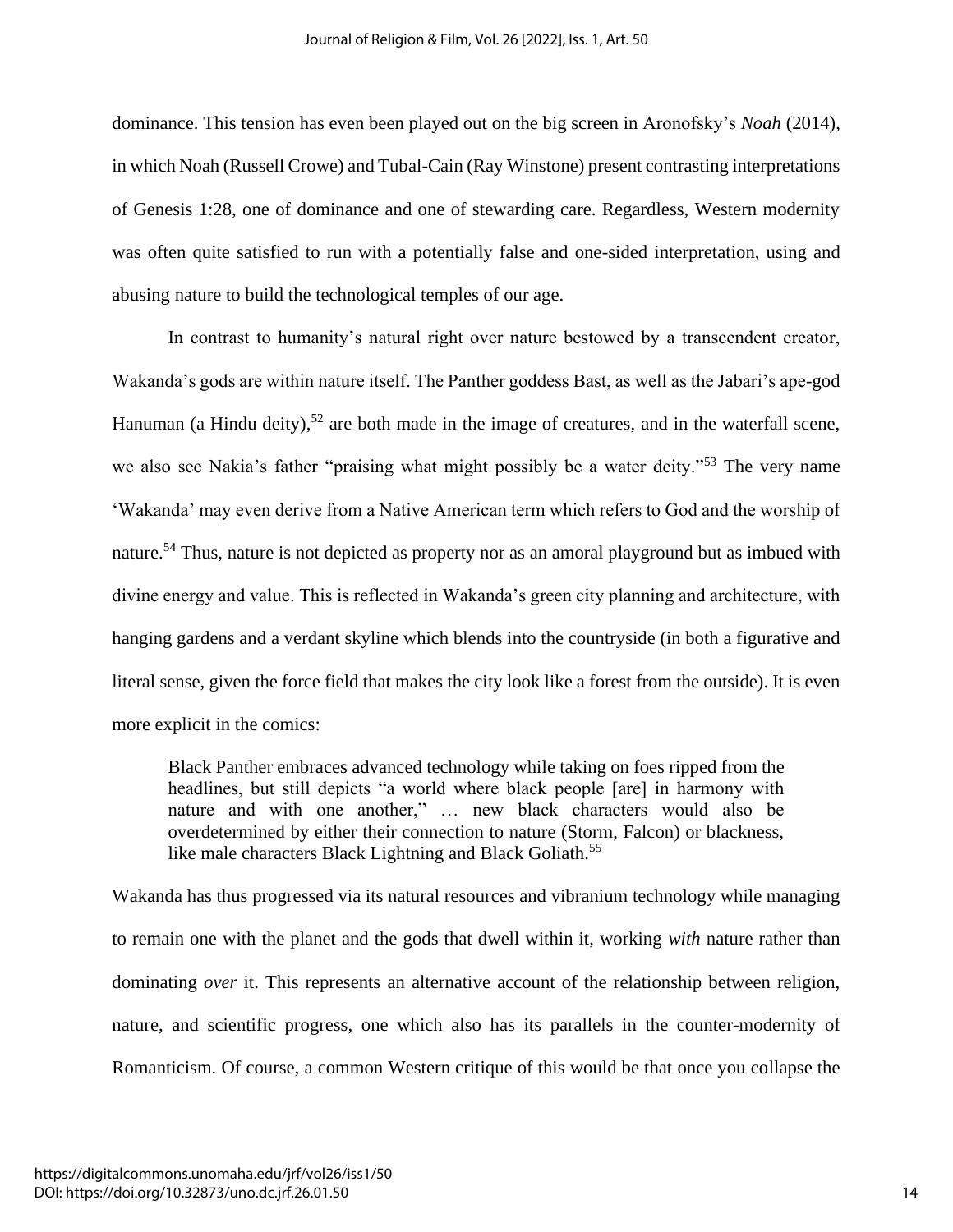distinction between spirit and nature, it is hard to distinguish this from atheistic materialism—e.g., Spinoza's God who is indistinguishable from nature or Feuerbach and Marx's atheistic inversion of Hegel. In this sense, such a collapse could itself be a force for secularization. However, it is sufficient for our point to show that Wakanda presents an interesting and alternative vision of the relationship between religion and scientific progress, regardless of whether this vision is inherently superior or not (a question well beyond the remit of this article).

Critically, these unique configurations of religion, science, and nature are not presented in isolation from *Black Panther*'s other insights regarding race and gender but as flowing naturally out of them. Without the powerplays of the West, Black women were given prominent positions in STEM as well as in Wakanda's spiritual hierarchies. A female replaces the deceased Zuri as high priest, then handles the heart-shaped herb in order to perform the sacred coronation ceremony, suggesting the transfer of political authority and the mediation of divine power can be made through a female (note that the United Kingdom's coronations have yet to be led by a female clergy member). Former female rulers are shown with T'Chaka in the ancestral plain, suggesting that women continue to have prominence in the spirit world. Furthermore, while the religious side of Shuri is not emphasized in the film,<sup>56</sup> the comics merge her scientific prowess with her spiritual acumen:

D'Jalia is a spiritual plane that represents Wakanda's collective memory. When T'Challa's sister, Shuri, is killed in the comics, her soul travels through the astral plane and eventually to the D'Jalia. She trains there with spirits until T'Challa finds a way to rescue her soul and she's revived.<sup>57</sup>

Shuri, trapped in a spiritual plane with the memories of Wakanda's elders, becomes the caretaker of her people's lore and ancient history. Through Shuri, Coates [the author of the comics] expands on the religious beliefs of Wakanda.<sup>58</sup>

Now, this connection between females, science, and religion is not coincidental but derived from the mythological foundations of Wakanda itself, for the panther god, Bast, is female.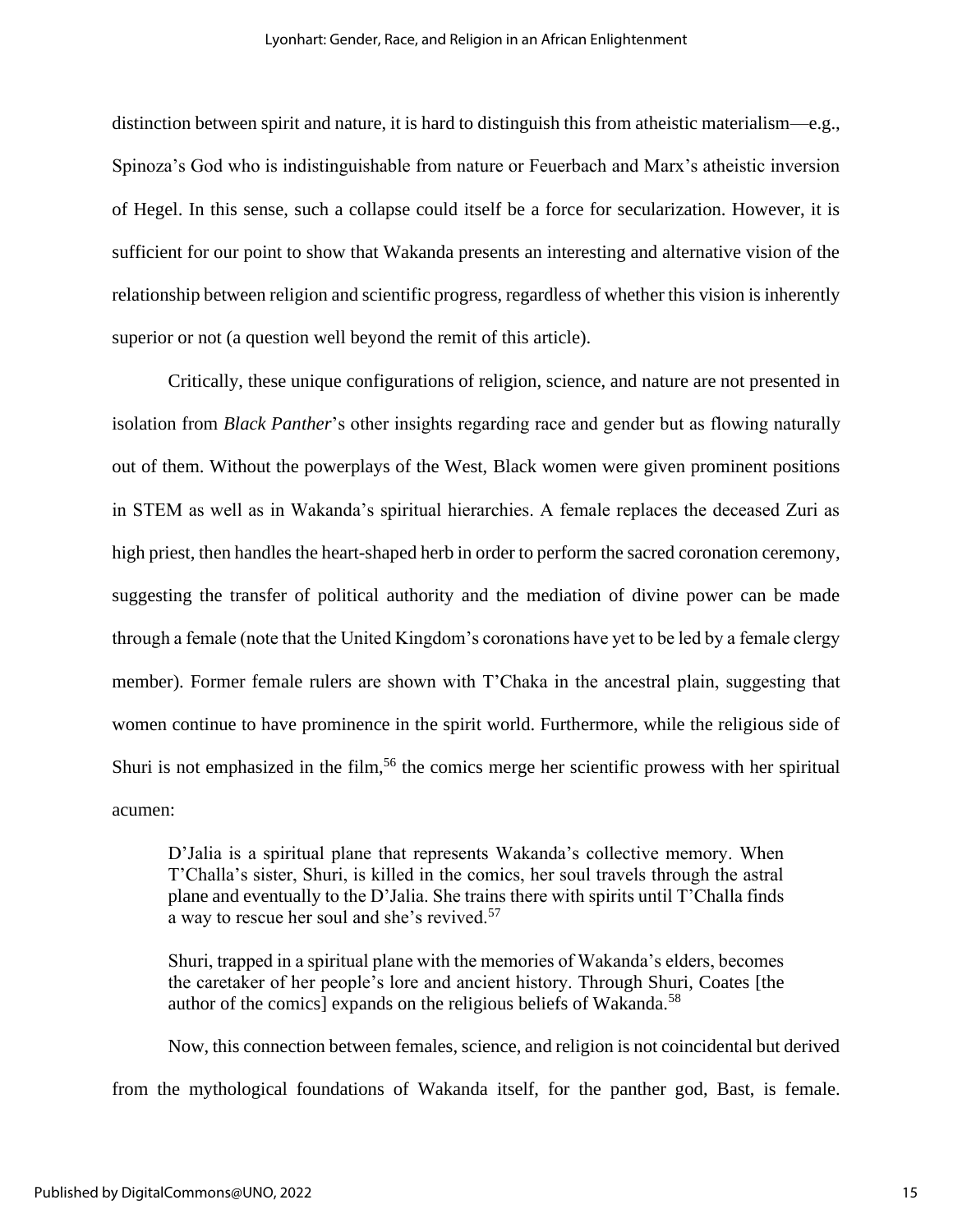Wakandan "women are highly respected because of Bast."<sup>59</sup> As "metaphorical daughters of the goddess, the well-developed female characters of *Black Panther* illustrate the multi-faceted nature of Wakandans' godlikeness."<sup>60</sup> This gendered religiosity is also connected to Wakandan scientific and military progress, for Bast instructed them in the use of vibranium and the heart shaped herb, while imbuing the first Black Panther with her divine power. Bast thus weaves together and makes sense of Wakanda's unique web of religion, science, and female empowerment. This configuration may also be quite interesting sociologically, for a growing body of literature suggests that women are consistently more religious (at least, in terms of daily activities and church attendance) than men.<sup>61</sup> Perhaps if women had been in charge—or at least, equal partners—during the enlightenment, religion and progress would not have been so readily opposed. Sadly, while the West had the resources to capitalize on divine femininity—e.g., Jesus as Sophia, or the embodiment of feminine wisdom—these resources were often ignored, with women, faith, and science often occupying mutually exclusive terrain.

*Black Panther* thus provides an alternative vision of how progress could—and still can unfold. Such visions give breathing room from the real, perpetuating an ideal realm that contrasts the present and calls it unto repentance. This is the role that heaven often played in the imaginary and revolutions of the past<sup>62</sup> and which science-fiction has attempted to co-opt. *Black Panther*, however, refuses to choose between the two genres, forging science-fiction as religious vision. Far from merely giving black audiences momentary "mass psychic relief,"<sup>63</sup> *Black Panther* has the power to bring its heaven to earth. It has already inspired hashtags and fashion trends,<sup>64</sup> architecture<sup>65</sup> and philanthropy,<sup>66</sup> culture and mythmaking,<sup>67</sup> athletics and protests,<sup>68</sup> and led to a testable increase in identity and empowerment in non-white youths who watch it.<sup>69</sup> Yet, as we have argued, the merits of the film expand these racial insights into an alternative vision of gender,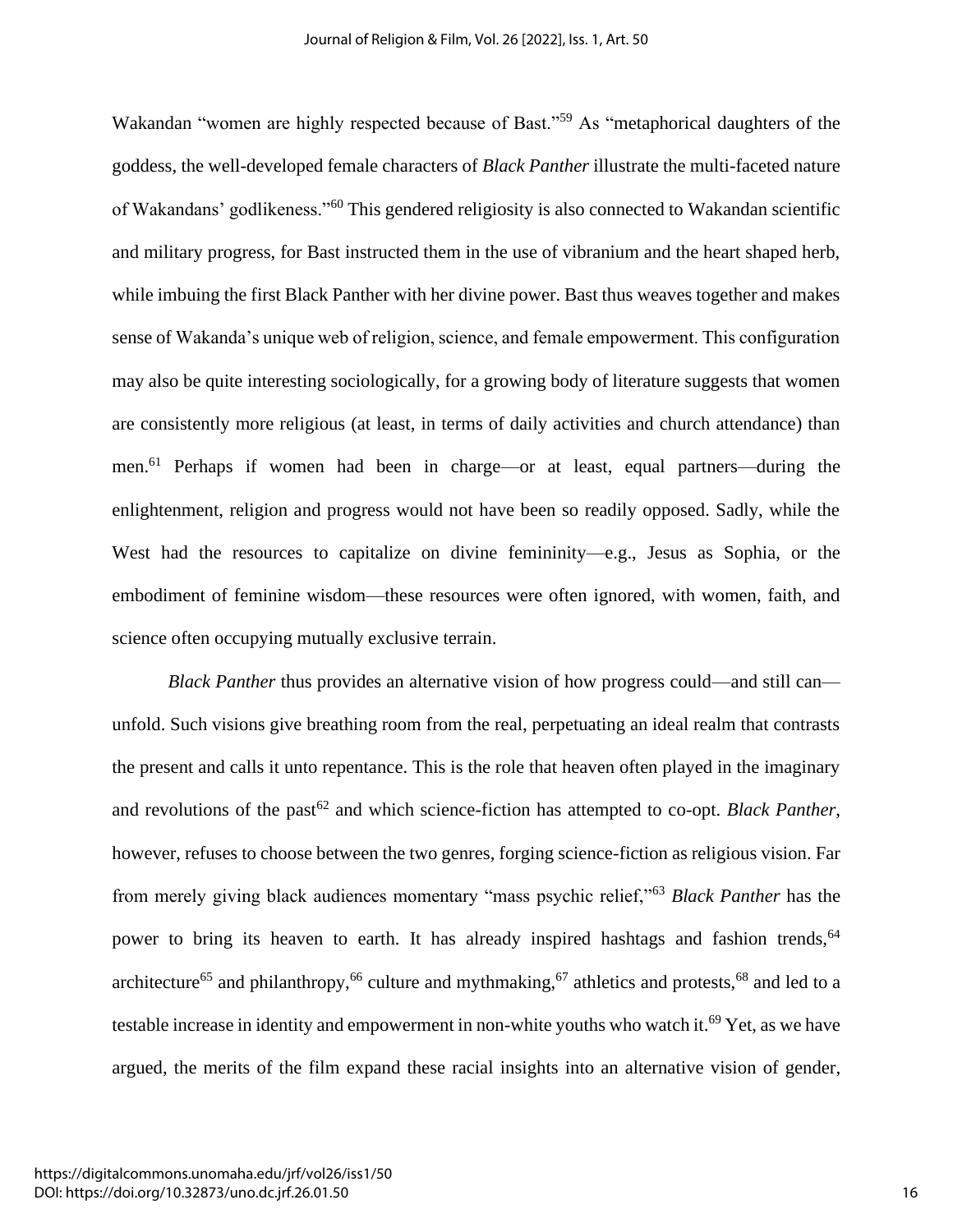power, progress, science, nature, and religion—in sum, an alternative Enlightenment. Such a

vision should give us pause to reflect on systemic racism in its truest sense as something that does

not occur in isolation, but which permeates and structures entire *systems* and histories.

<sup>3</sup> These are alternative visions that Wakanda can offer to Western civilization as a whole—reminiscent of the climactic scene, when T'Challa is asked what Wakanda can "offer the world" and he responds with a knowing smile. As a cis gender white male, I thus approach this not as one who teaches but as one hoping to be taught by the film itself. One can only hope for a time when Black films are no longer inspiring and instructive solely for Black people, in the same way that Daredevil is not just for "white, poor Irish-American People." Robert Ito, "Beyond 'Black Panther': Afrofuturism Is Booming in Comics," NY Times, February 7, 2021, https://www.nytimes.com/2021/02/07/books/afrofuturism-comics-graphic-novels.html.

<sup>4</sup> Brentin Mock, "Wakanda: The Chocolatest City," Bloomberg CityLab, February 16, 2018, https://www.bloomberg.com/news/articles/2018-02-16/wakanda-the-prototype-chocolate-city.

<sup>5</sup> Wakanda is ideologically and literally shielded from Western imperialism, both by its secrecy and by an actual, physical forcefield of invisibility.

 $6$  One might retort by pointing to the ritual combat that decides who rules the country, which is a fairly stereotypical show of male power. However, at least in the comics, "a test of physical strength alone does not qualify a contender to become the next Black Panther; she must also pass a 'literacy requirement' and a spiritual test involving a hallucinogenic encounter with the Panther God." Tim Posada, "Afrofuturism, Power, and Marvel Comics's *Black Panther*," *The Journal of Popular Culture* 52, no. 3 (June 2019): 634.

<sup>7</sup> Mike Fleming, "'Black Panther' Director Ryan Coogler On Chadwick Boseman," Deadline, August 30, 2020, https://deadline.com/2020/08/black-panther-director-ryan-coogler-on-chadwick-boseman-black-panther-caretaker-aleader-and-a-man-of-faith-dignity-and-pride-he-shielded-his-collaborators-from-his-suffering-1203027062/.

<sup>8</sup> Anthony Michael D'Agostino, "'Who Are You?': Representation, Identification, and Self-Definition in *Black Panther*," *Safundi* 20, no. 1 (January 2, 2019): 3. In contrast, when Killmonger visits his dead father in the ancestral realm, "The father asks 'No tears for me?' but the child remains composed. T'Challa appears more sensitive and thoughtful, as he mourns his father's death and seeks council from his ancestors." Bucciferro, 8.

<sup>9</sup> However, one might note here at the tail-end of this section that, precisely because Wakanda has been so privileged in being sheltered from Western colonialism, it often seems to speak into the suffering of others from a nonunderstanding place of power and privilege. Indeed, Wakanda actually recapitulates capitalistic narratives in its own approach to Black Americans—e.g., indifferently refusing to help for centuries, then showing up in Oakland at the climax of the film in order to perpetuate a fairly Western trope of 'saving' the oppressed through donations and the financing of black spaces.

<sup>10</sup> Robert A. Saunders, "(Profitable) Imaginaries of Black Power: The Popular and Political Geographies of Black Panther," *Political Geography* 69 (March 2019): 146.

<sup>11</sup> Director Ryan Coogler is also from Oakland.

<sup>&</sup>lt;sup>1</sup> Genetic critiques evaluate the 'genesis' of an idea in order to reveal its historical and cultural contingency.

<sup>2</sup> Claudia Bucciferro, "Representations of Gender and Race in Ryan Coogler's Film *Black Panther*: Disrupting Hollywood Tropes," *Critical Studies in Media Communication*, March 1, 2021, 5.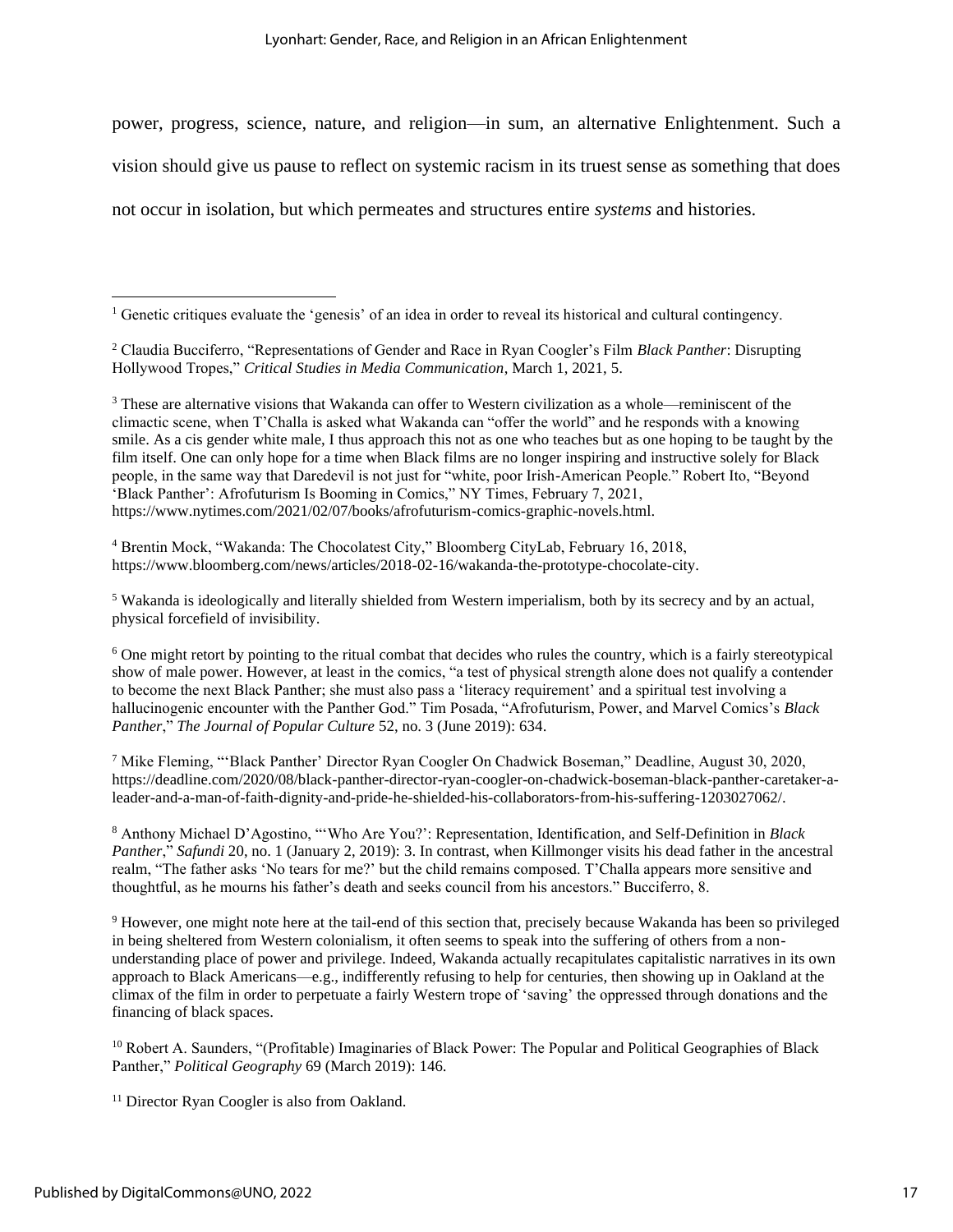$12$  George Faithful, "Dark of the World, Shine on Us: The Redemption of Blackness in Ryan Coogler's Black Panther," *Religions* 9, no. 10 (October 8, 2018): 8.

<sup>13</sup> The contrast between African-Americans and Black Panther was also brilliantly skewered in SNL's jeopardy skit with Chadwick Boseman. SNL, "Black Jeopardy with Chadwick Boseman," YouTube, April 7, 2018, https://www.youtube.com/watch?v=hzMzFGgmQOc.

<sup>14</sup> It is also of note that Wakanda not only avoids the Western dialectic of power, but the need for the Marxian counter-responses to this dialectic: "Wakanda's escaping the nightmare of colonialism means that it also avoids the kind of political transformations produced by anti-colonial struggle, where a traditional faith in the collectives became wedded to political ideas of a left-wing (Marxist and/or socialist) orientation. Wakanda may be a rich embodiment of African culture, but it is surprisingly removed from the reality of today's African social issues and its politics." Damian Garside, "Ryan Coogler's Film Black Panther," *South African Review of Sociology* 49, no. 2 (April 3, 2018): 109.

<sup>15</sup> Princess Weekes, "How Killmonger's Misogyny Teaches Us About Western Patriarchy," The Mary Sue, February 22, 2018, https://www.themarysue.com/how-killmongers-misogyny-teaches-us-about-western-patriarchy/.

<sup>16</sup> Karen Attiah, "Forget Killmonger — Wakanda's Women Are 'Black Panther's' True Revolutionaries," The Washington Post, March 1, 2018, https://www.washingtonpost.com/news/global-opinions/wp/2018/03/01/forgetthe-abusive-killmonger-wakandas-women-are-black-panthers-true-black-liberators/.

<sup>17</sup> "Negating Killmonger and black power is an uncomfortable way to go, as blacks have always been dismissed as radicals for simply wanting equality… it reaffirms neoliberal imperialism…." Ken Derry, "The Semi-Anti-Apocalypse of Black Panther," *The Journal of Religion and Film* 22, no. 1 (2018). Regarding this, it may be helpful to read this film in light of Coogler's broader oeuvre, for *Creed I* (2015) is a celebration of the triumph of an African-American male. Even *Fruitvale Station,* while it certainly shows a down-trodden and oppressed figure, emphasizes that he was beginning to get his life back on track—dumping out his weed, searching for a job, and contemplating marriage. It also deliberately plays along with, only to then subvert, negative tropes about African-American males; e.g., when the audience thinks he is trying to cheat with a 'white woman' in the grocery store, only to realize he was genuinely trying to help her, with no strings attached.

<sup>18</sup> Weekes, "How Killmonger's Misogyny Teaches Us About Western Patriarchy."

<sup>19</sup> W. Richard Benash, "Black Panther and Blaxploitation: Intersections," *Quarterly Review of Film and Video* 38, no. 1 (January 18, 2021): 48.

<sup>20</sup> "If womanist thinking is about survival and wholeness, then nowhere do we see that more clearly than in Lupita Nyongo's "Nakia." We meet the sister sitting covered among the Chibok Muslim women captured by Boko Haram. She's there as a covert operative. Her mission is to deliver these women from oppression. She feels a calling to help the marginalized and mistreated and risks her life to do so." Isaac Adams and Thabiti Anyabwile, "The Black Panther as Afrofuturist Womanist Vision," The Front Porch, February 26, 2018,

https://thefrontporch.org/2018/02/the-black-panther-as-afrofuturist-womanist-vision/. As one of "Wakanda's foremost spies, Nakia (Lupita Nyong'o) navigates others' languages and cultures as if they were her own. From the world's foremost nation, she makes herself a captive among the victims of human trafficking, becoming indistinguishable from them. She speaks fluent Korean with a fish vendor and gatekeeper for an underground casino. Beneath Nakia's malleable public selves lies inner certitude. She shrewdly saves the last of the Heart-Shaped Herb, even as Killmonger has the rest destroyed, enabling T'Challa to regain his powers. When he beseeches her to take a place beside him on the throne, she reminds him how much more important is her work on behalf of the marginalized. T'Challa chides her, 'If you were not so stubborn, you would make a great queen.' She replies, 'I would make a great queen because I am so stubborn!'" Faithful, 7.

 $21$  Some have pointed out that this presence of females has been contrasted by an absence of gay characters. One such character, Ayo (Florence Kasumba), is gay in the comics but not portrayed—overtly, at least—as such in the film. Faithful, 6.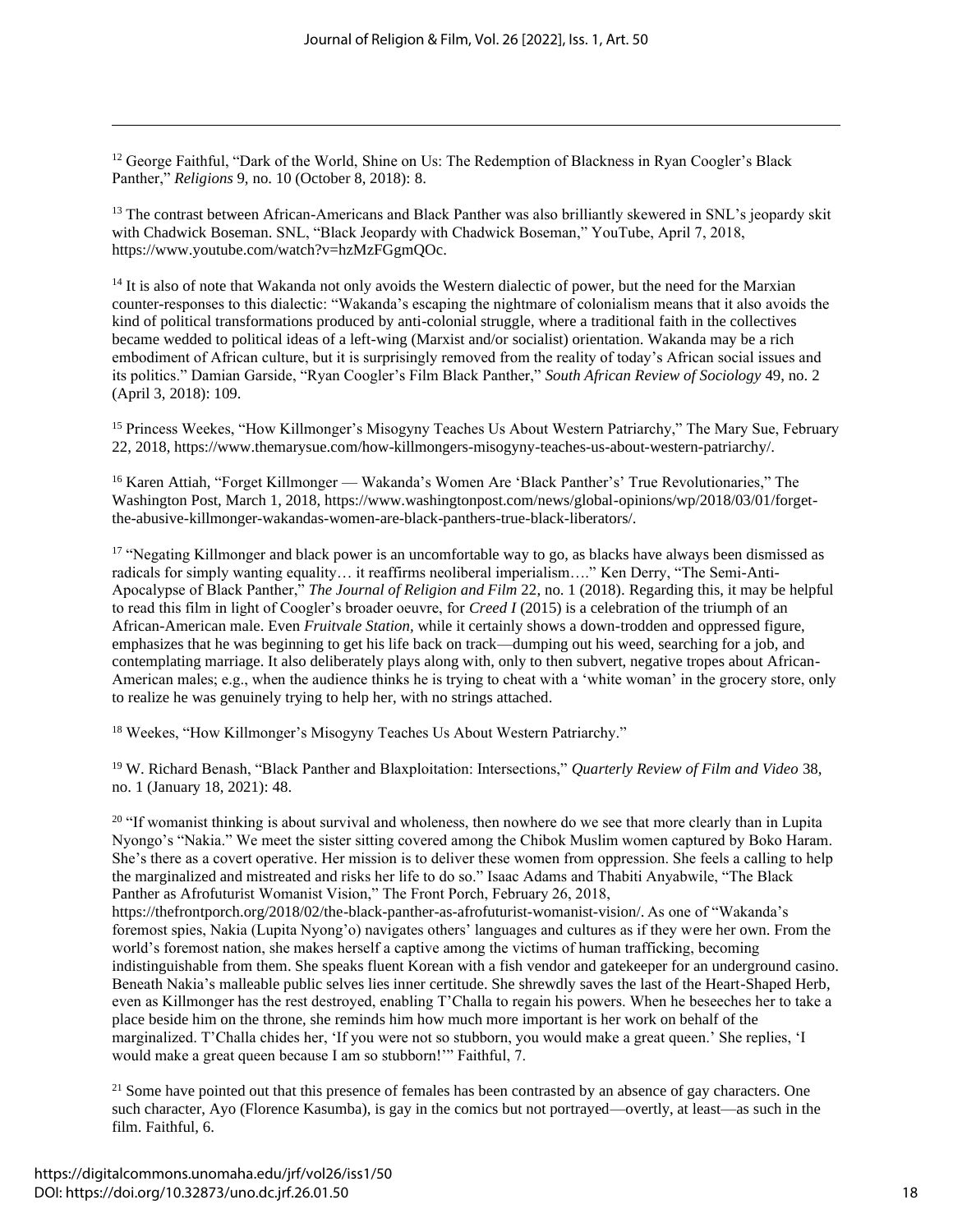<sup>22</sup> For a recent film that elaborates upon and makes explicit these implications, see *Nappily Ever After* (2018).

<sup>23</sup> "The film avoids another common representational trap found in movies and comics: the portrayal of strong women characters as 'tough' but also 'mean,' or formerly traumatized, bitter, and untrustworthy (Bucciferro, 2020; Cocca, 2016). Of the four women appearing in Black Panther, none fits this description." Bucciferro, 11.

 $24$  One might also note in this scene the contrast between the captured non-Wakandan females who are wearing headdresses and the 'liberated' Wakandan females throughout the film whose hair is never covered (and indeed, the only other scene that draws attention to hair has Oyowe casting off her "disgusting" wig). This juxtaposition may add to our point about the depiction of Wakandan liberation, though the depiction has itself garnered some criticism as Islamophobic. See Fatima Zahrae Chrifi Alaoui and Shadee Abdi, "Wakanda for Everyone: An Invitation to an African Muslim Perspective of Black Panther," *Review of Communication* 20, no. 3 (July 2, 2020): 232.

<sup>25</sup> Posada, 636.

<sup>26</sup> See Mary F. Belenky, *Women's Ways of Knowing: The Development of Self, Voice and Mind* (New York: Basic, 1997), 7.

<sup>27</sup> Judith V. Jordan, *Women's Growth in Connection: Writings from the Stone Center* (New York: Guilford, 1991), Preface V.

<sup>28</sup> Ibid, 28.

<sup>29</sup> Jordan, *Connection*, 31.

<sup>30</sup> Ibid, 31.

 $31$  Belenky, 215.

<sup>32</sup> One suspects that some of the weight of the expletive "Calculating Bitch," comes from the fact that a woman—as opposed to a man—is not supposed to be "calculating," and so is a perversion of womanhood.

<sup>33</sup> Faithful, 7.

<sup>34</sup> See, for example, Oyèrónkę́ Oyěwùmí, *The Invention of Women: Making an African Sense of Western Gender Discourses* (Minneapolis: University of Minnesota Press, 1997).

<sup>35</sup> Faithful, 7.

<sup>36</sup> Another explicit contrast, though from the mouth of Okoye, occurs when she says: "Guns… so primitive."

<sup>37</sup> Marsha Robinson and Caryn Neumann, "On Coogler and Cole's Black Panther Film (2018): Global Perspectives, Reflections and Contexts for Educators," *The Journal of Pan African Studies* 11, no. 9 (August 2018): 6.

<sup>38</sup> "…women had to deal with general oppression from Europeans and being stripped of the many responsibilities and rights which they previously knew and were used to (Aidoo, 1985, p. 15). I suggest here that this impairment imposed on African women is reverted in Black Panther." Osei, 389.

<sup>39</sup> Some consider this depiction of African-American females to be problematic. See Christopher Lebron, "'Black Panther' Is Not the Movie We Deserve," Boston Review, February 17, 2018, http://bostonreview.net/race/christopher-lebron-black-panther.

<sup>40</sup> See Oyěwùmí.

<sup>41</sup> Posada, 637-8.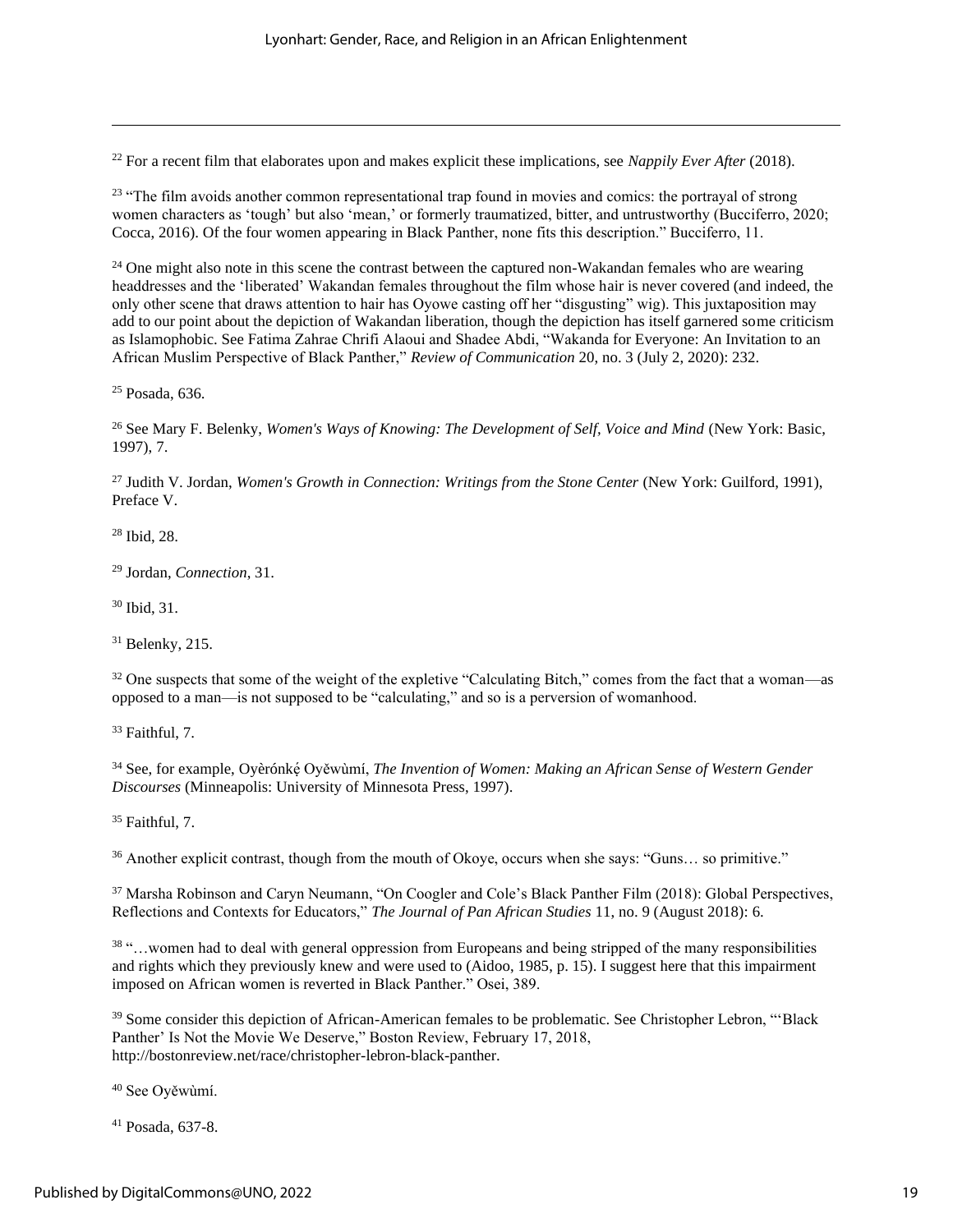#### $42$  Ibid, 637-8.

<sup>43</sup> Yolanda Pierce, "African Cosmologies: Spiritual Reflections on the 'Black Panther' Movie," Religion News Service, February 19, 2018, https://religionnews.com/2018/02/19/african-cosmologies-spiritual-reflections-on-theblack-panther-movie/.

<sup>44</sup> Eric Francesco, "'Black Panther' Director Reveals the Origins of the Wakanda Salute," Inverse, May 15, 2018, https://www.inverse.com/article/44867-black-panther-wakanda-forever-salute-meaning.

<sup>45</sup> Fleming, "'Black Panther' Director Ryan Coogler On Chadwick Boseman." It's worth noting that in *Fruitvale Station*, Coogler coupled Jordan's death with eschatological flashes of a heavenly reunion with his daughter, while his family can be heard praying in the background to "see him again."

<sup>46</sup> Reginald Hudlin et al., *Who Is the Black Panther?*, 2015, 55.

<sup>47</sup> *Fantastic Four Unlimited* 1.1 (March 1993).

<sup>48</sup> Benash, 47, 57.

<sup>49</sup> Chris Cabin, "'Black Panther': Ryan Coogler and Kevin Feige Explain First Trailer Footage," Collider, June 10, 2017, https://collider.com/black-panther-trailer-explained-ryan-coogler-kevin-feige/.

<sup>50</sup> Lleuella Morris, "To the Ancestral Plane: African Spiritism in Ryan Coogler's Black Panther (Marvel Studios, 2018) and the Desensitization to Spiritualism in Hollywood," *Africology: The Journal of Pan-African Studies* 11, no. 9 (August 2018).

<sup>51</sup> Jon Ivan Gill, "Ancestors Change Constantly: Subversive Religious Colonial Deconstruction in the Religion of Black Panther," *Journal of Religion and Film* 22, no. 1 (April 2018), 2.

<sup>52</sup> Robinson and Neumann, 7.

<sup>53</sup> Morris, 73.

<sup>54</sup> Ibid, 73.

<sup>55</sup> Posada, 627.

<sup>56</sup> One might even think Shuri represents a skeptical, rationalistic dismissiveness of religion, for during the coronation ceremony she says, "This corset is really uncomfortable so can we all wrap it up and go home?" However, this may be because of her youthful immaturity, rather than her gender or intelligence. Furthermore, the fact that a teenage female felt safe to even interrupt a religious ceremony, when that might have been severely punished throughout many periods of Western history, might itself speak to the progressive and female friendly nature of religion in Wakanda.

<sup>57</sup> Phil Hornshaw and Phil Owen, "'Black Panther': Could the Wakandan Ancestral Plane Have Something to Do With a Hidden Infinity Stone?," The Wrap, February 15, 2018, https://www.thewrap.com/black-panther-ancestralplane/.

<sup>58</sup> Posada, 64.

<sup>59</sup> Krystal Kara, "Why Black Panther Matters," Green Left, March 22, 2018, https://www.greenleft.org.au/content/why-black-panther-matters.

 $60$  Faithful, 6.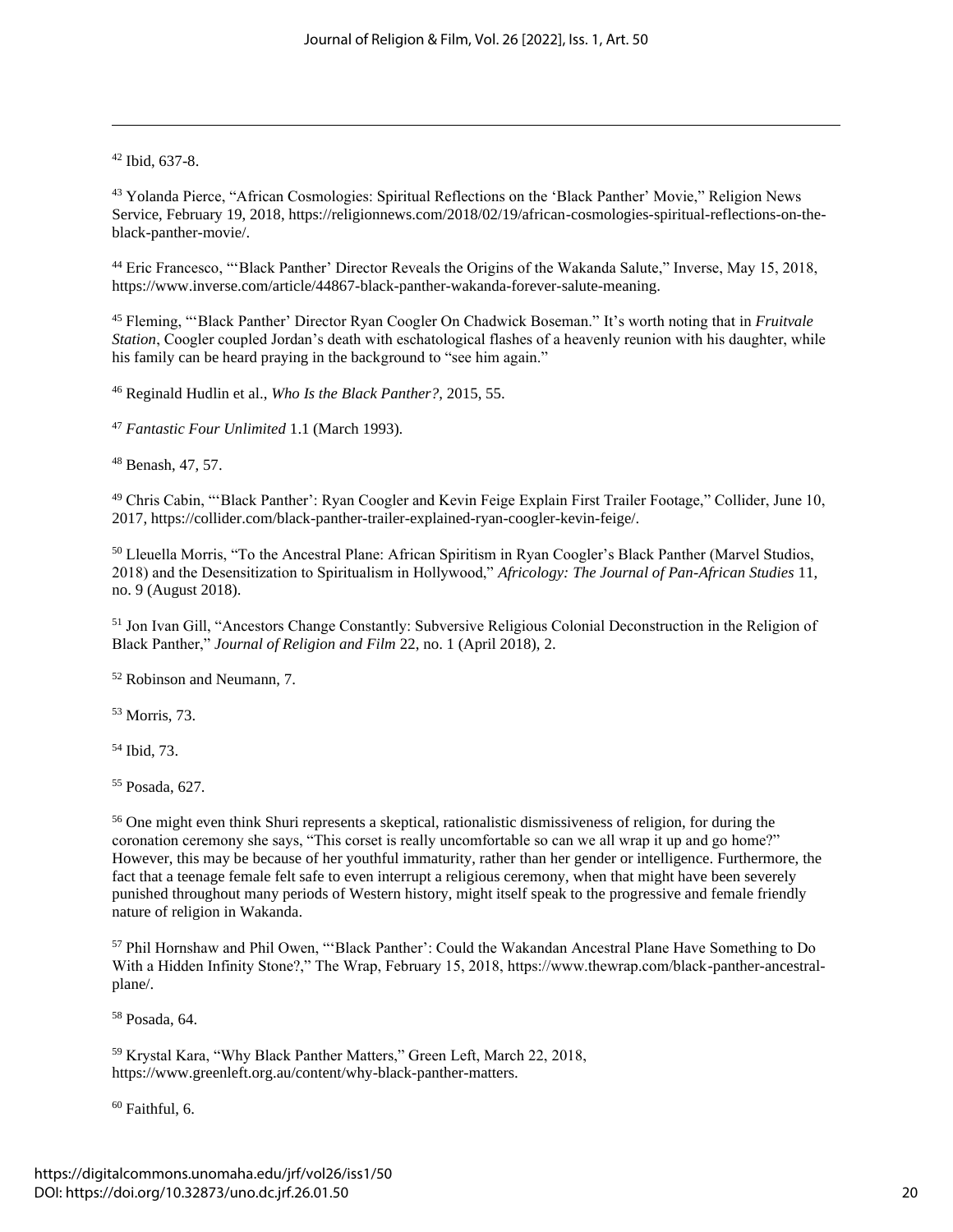<sup>61</sup> E.g., Marta Trzebiatowska and Steve Bruce, *Why Are Women More Religious than Men?*, 1st ed (Oxford: Oxford University Press, 2012).

<sup>62</sup> Laurel Zwissler, "Black Panther as Spirit Trip," *Journal of Religion and Film* 22, no. 1 (April 2018), 2.

<sup>63</sup> Renée T. White, "I Dream a World: *Black Panther* and the Re-Making of Blackness," *New Political Science* 40, no. 2 (April 3, 2018): 427.

<sup>64</sup> Dania Yamout, "The Cultural Impact of 'Black Panther,'" Medium, April 6, 2018, https://medium.com/@DaniaAtHome/the-cultural-impact-of-black-panther-80ad3afdea66.

<sup>65</sup> Aisha Salaudeen, "R&B Singer Akon Is Building a 'real-Life Wakanda' Worth \$6 Billion in Senegal," CNN, September 2, 2020, https://www.cnn.com/travel/article/akon-city-senegal-wakanda-intl/index.html.

<sup>66</sup> Abigail Johnson, "Cast of 'Black Panther' Announces \$250,000 College Scholarship," CNBC Make It, December 8, 2018, https://www.cnbc.com/2018/12/07/cast-of-black-panther-announces-250000-college-scholarship.html.

<sup>67</sup> Bruce Haring, "'Black Panther' Items To Be Displayed At Smithsonian African-American Museum," Deadline, June 21, 2018, https://deadline.com/2018/06/black-panther-items-to-be-displayed-at-smithsonian-african-americanmuseum-1202415299/.

<sup>68</sup> Matthew Dessem, "Black Athletes Have Started Celebrating Their Victories With the 'Wakanda Forever' Salute from Black Panther," Slate, March 11, 2018, https://slate.com/culture/2018/03/black-athletes-have-startedcelebrating-their-victories-with-the-wakanda-forever-salute.html.

<sup>69</sup> Carlos Allende González-Velázquez et al., "Watching *Black Panther* with Racially Diverse Youth: Relationships between Film Viewing, Ethnicity, Ethnic Identity, Empowerment, and Wellbeing," *Review of Communication* 20, no. 3 (July 2, 2020): 256.

#### **REFERENCES**

Adams, Isaac, and Thabiti Anyabwile. "The Black Panther as Afrofuturist Womanist Vision." The Front Porch, February 26, 2018. https://thefrontporch.org/2018/02/the-black-panther-as-afrofuturist-womanist-vision/.

Attiah, Karen. "Forget Killmonger — Wakanda's Women Are 'Black Panther's' True Revolutionaries." The Washington Post, March 1, 2018. https://www.washingtonpost.com/news/global-opinions/wp/2018/03/01/forgetthe-abusive-killmonger-wakandas-women-are-black-panthers-true-black-liberators/.

Benash, W. Richard. "Black Panther and Blaxploitation: Intersections." *Quarterly Review of Film and Video* 38, no. 1 (January 18, 2021): 45–60. https://doi.org/10.1080/10509208.2020.1762475.

Bucciferro, Claudia. "Representations of Gender and Race in Ryan Coogler's Film *Black Panther* : Disrupting Hollywood Tropes." *Critical Studies in Media Communication*, March 1, 2021, 1–14. https://doi.org/10.1080/15295036.2021.1889012.

Cabin, Chris. "'Black Panther': Ryan Coogler and Kevin Feige Explain First Trailer Footage." Collider, June 10, 2017. https://collider.com/black-panther-trailer-explained-ryan-coogler-kevin-feige/.

Chrifi Alaoui, Fatima Zahrae, and Shadee Abdi. "Wakanda for Everyone: An Invitation to an African Muslim Perspective of Black Panther." *Review of Communication* 20, no. 3 (July 2, 2020): 229–35. https://doi.org/10.1080/15358593.2020.1778073.

D'Agostino, Anthony Michael. "'Who Are You?': Representation, Identification, and Self-Definition in *Black Panther*." *Safundi* 20, no. 1 (January 2, 2019): 1–4. https://doi.org/10.1080/17533171.2019.1552346.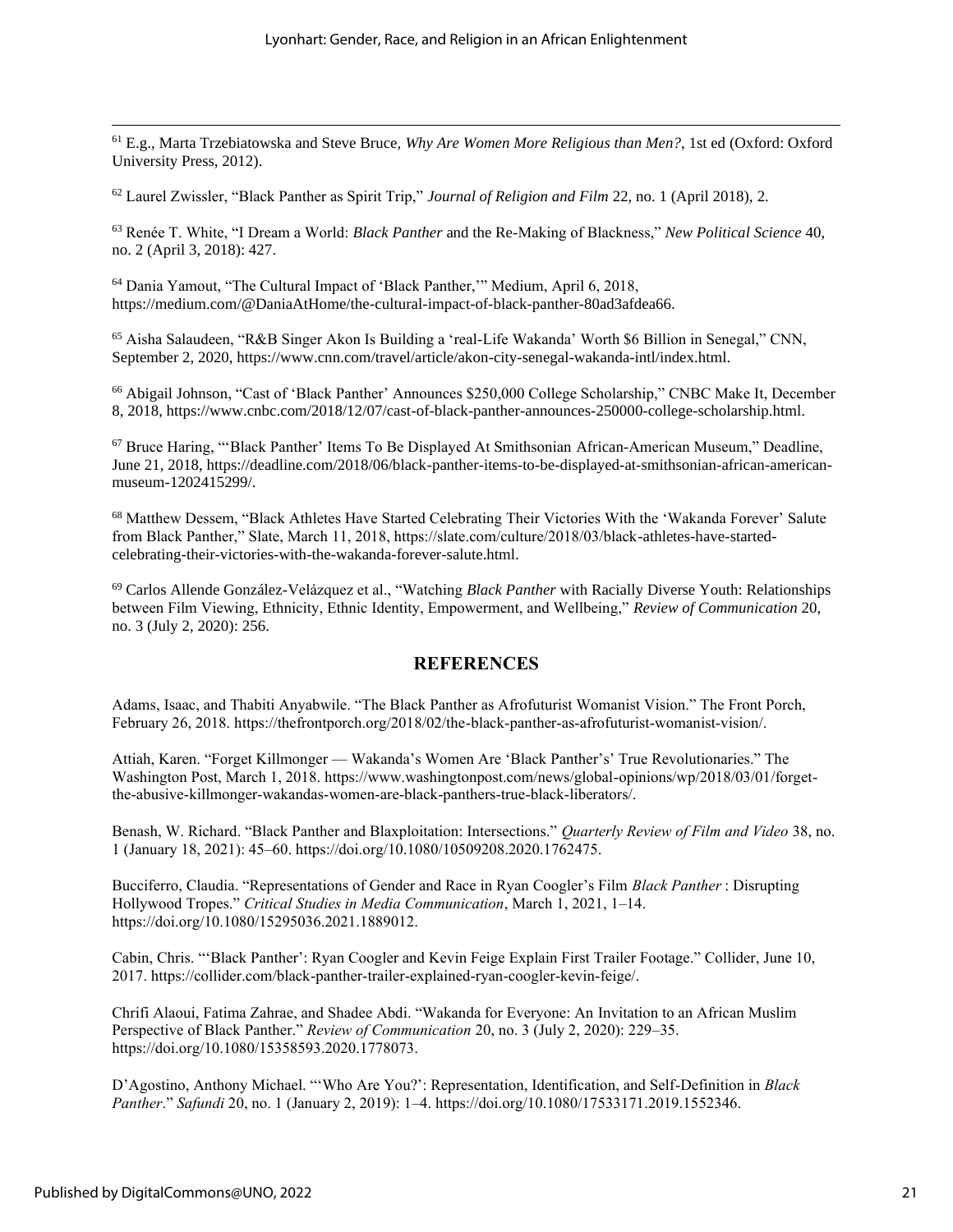Derry, Ken. "The Semi-Anti-Apocalypse of Black Panther." *The Journal of Religion and Film* 22, no. 1 (2018).

Dessem, Matthew. "Black Athletes Have Started Celebrating Their Victories With the 'Wakanda Forever' Salute from Black Panther." Slate, March 11, 2018. https://slate.com/culture/2018/03/black-athletes-have-startedcelebrating-their-victories-with-the-wakanda-forever-salute.html.

Faithful, George. "Dark of the World, Shine on Us: The Redemption of Blackness in Ryan Coogler's Black Panther." *Religions* 9, no. 10 (October 8, 2018): 304. https://doi.org/10.3390/rel9100304.

Fleming, Mike. "'Black Panther' Director Ryan Coogler On Chadwick Boseman." Deadline, August 30, 2020. https://deadline.com/2020/08/black-panther-director-ryan-coogler-on-chadwick-boseman-black-panther-caretaker-aleader-and-a-man-of-faith-dignity-and-pride-he-shielded-his-collaborators-from-his-suffering-1203027062/.

Francesco, Eric. "'Black Panther' Director Reveals the Origins of the Wakanda Salute." Inverse, May 15, 2018. https://www.inverse.com/article/44867-black-panther-wakanda-forever-salute-meaning.

Garside, Damian. "Ryan Coogler's Film Black Panther." *South African Review of Sociology* 49, no. 2 (April 3, 2018): 107–10. https://doi.org/10.1080/21528586.2018.1532667.

Gill, Jon Ivan. "Ancestors Change Constantly: Subversive Religious Colonial Deconstruction in the Religion of Black Panther." *Journal of Religion and Film* 22, no. 1 (April 2018).

González-Velázquez, Carlos Allende, Karen E. Shackleford, Lauren N. Keller, Cynthia Vinney, and Lawrence M. Drake. "Watching *Black Panther* with Racially Diverse Youth: Relationships between Film Viewing, Ethnicity, Ethnic Identity, Empowerment, and Wellbeing." *Review of Communication* 20, no. 3 (July 2, 2020): 250–59. https://doi.org/10.1080/15358593.2020.1778067.

Haring, Bruce. "'Black Panther' Items To Be Displayed At Smithsonian African-American Museum." Deadline, June 21, 2018. https://deadline.com/2018/06/black-panther-items-to-be-displayed-at-smithsonian-african-americanmuseum-1202415299/.

Hornshaw, Phil, and Phil Owen. "'Black Panther': Could the Wakandan Ancestral Plane Have Something to Do With a Hidden Infinity Stone?" The Wrap, February 15, 2018. https://www.thewrap.com/black-panther-ancestralplane/.

Hudlin, Reginald, John Romita, Klaus Janson, Dean White, Randy Gentile, Chris Eliopoulos, and Marvel Comics Group. *Who Is the Black Panther?*, 2015.

Ito, Robert. "Beyond 'Black Panther': Afrofuturism Is Booming in Comics." NY Times, February 7, 2021. https://www.nytimes.com/2021/02/07/books/afrofuturism-comics-graphic-novels.html.

Johnson, Abigail. "Cast of 'Black Panther' Announces \$250,000 College Scholarship." CNBC Make It, December 8, 2018. https://www.cnbc.com/2018/12/07/cast-of-black-panther-announces-250000-college-scholarship.html.

Kara, Krystal. "Why Black Panther Matters." Green Left, March 22, 2018. https://www.greenleft.org.au/content/why-black-panther-matters.

Lebron, Christopher. "'Black Panther' Is Not the Movie We Deserve." Boston Review, February 17, 2018. http://bostonreview.net/race/christopher-lebron-black-panther.

Mock, Brentin. "Wakanda: The Chocolatest City." Bloomberg CityLab, February 16, 2018. https://www.bloomberg.com/news/articles/2018-02-16/wakanda-the-prototype-chocolate-city.